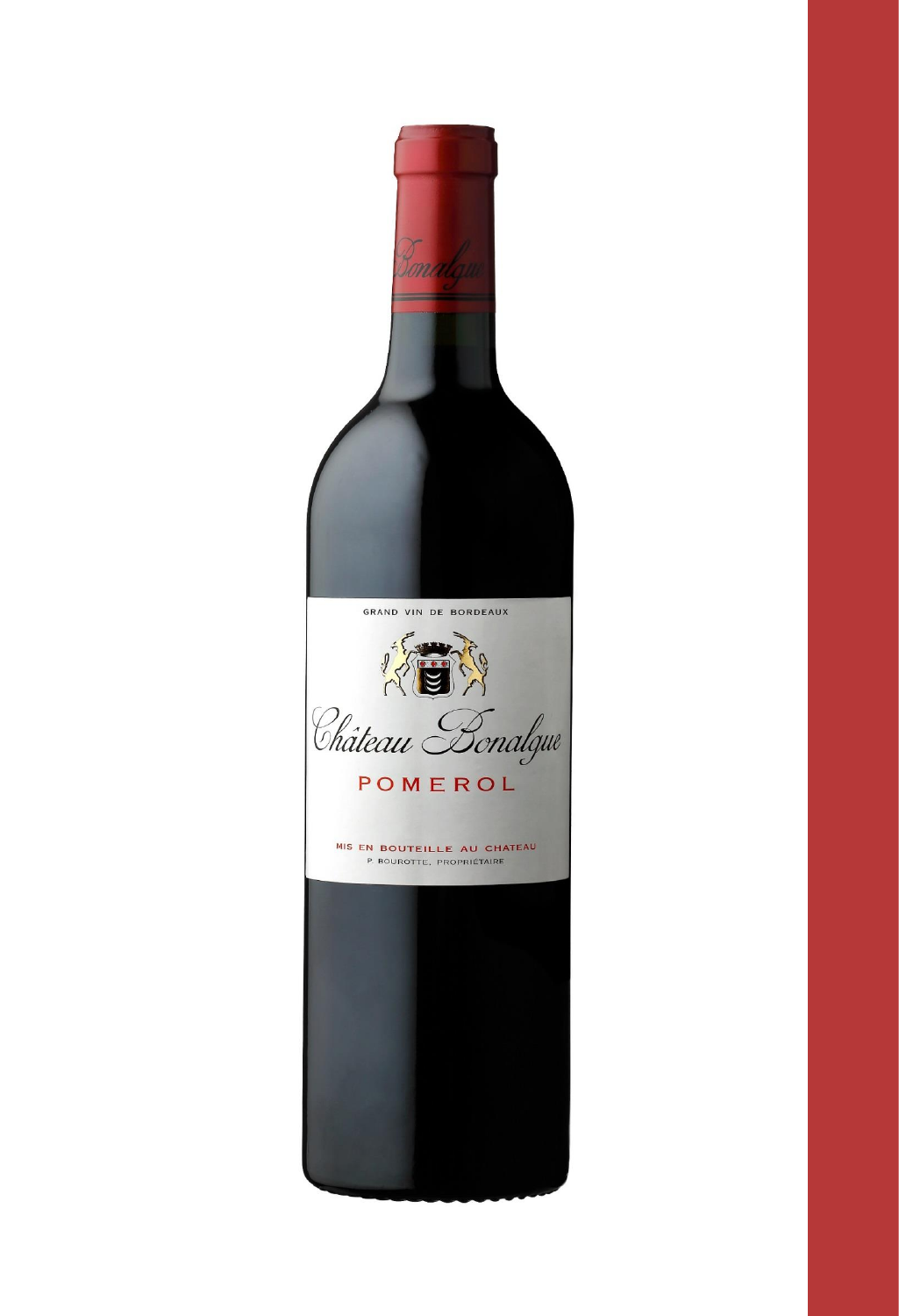## **2016**

#### **JAMESSUCKLING.COM, 4 April 2017: 93-94**

A tight, linear and ever so pretty red with blackberry, blueberry and wet-earth character. Medium body and firm tannins. Savory and minerally.

#### **MYBETTANEDESSEAUVE.FR, 3 mai 2017 : 93**

Déjà très plaisants, les arômes fleurent bon la myrtille et la pivoine. La bouche offre des tannins mûrs bien proportionnés avec une allonge gourmande et fraîche.

#### **THE WINE ADVOCATE – Neal Martin , 28 Avril 2017: 90-92**

The 2016 Bonalgue is pure Merlot picked from 3-15 October at 46 hectoliters per hectare, then matured in 50% new oak barrels. It has a lovely, pure and winsome bouquet with precise redcurrant and blackberry scents that gently unfurl in the glass, the oak neatly integrated. The palate is medium-bodied with supple and juicy tannin, clean black fruit laced with tobacco, seguing into a precise and quite persistent finish. Maybe not quite up there with the 2015, but certainly not far off.

#### **WINE DOCTOR – Chris Kissack, Avril 2017 : 92-94**

From a 9.4-hectare vineyard close to the railway and owned and run by Jean-Baptiste Bourotte, of Clos du Clocher. This is 100% Merlot, picked between the 3rd and the 15th October, sorted by densitometry, and maceration for one month before running off into barrel. A pretty nose, perfumed, with a white pebble freshness, delicate and bright, along with a wonderfully granular praline, toast and coffee bean complexity. The palate is substantial, fresh, pure, with a lovely weight of concentrated fruit, black cherry, damson and hawthorn, with a punchy tannic backbone and a fine acid freshness as well. A smoked fruit concentration, fresh and pure, with definite sweetness and texture, a finely polished grip, and the lifted acid brightness of the vintage. Very good.

#### **VVWINE.CH – Adrian Van Velsen, 4 avril 2017 : 92**

Intensive, Sehr tiefe und Komplexe Nase, florale Noten, Gewürze, eine ganzer Fruchtkorb, wow, ein Kleiner Schnüffelwein, das macht Spass. Sehr saftiger Gaumen, präzise Frucht, saftig, knackig, frisch, rote und dunkle Beeren kämpfen um den Vorrange, das Holz perfekt eingebunden, sehr viel Fingerspitzengefühl ist hier angewendet worden, keinerlei Holzüberlastung. Sehr schöner, langer und frischer Abgang. Bravo Ein sehr gut gelungener Pomerol, äusserst empfehlenswert. 2023-2037.

#### **LE POINT – Jacques Dupont, 18 mai 2017 : 16**

Fruits rouges, mûre, élégant, raffiné, très juteux, vif, dense, milieu de bouche serré, beaucoup de fraîcheur, tendu, bon vin.  $\boldsymbol{O} = 2022 \boldsymbol{G} = 15$ 

#### **VINUM EXTRA BORDEAUX 2017 SUPPLEMENT– Guide 2016 - Rolf Bichsel, Juin 2017 : 16,5**

We like the black-berry notes, the huge density, and the quality of the robust but not aggressive tannins.2024 to 2030

#### **GREAT BORDEAUX WINES - Izak Litwar, Mai 2017 : 90-91**

#### **VINOUS MEDIA – Antonio Galloni, Avril 2017 : 89-92**

The 2016 Bonalgue makes a strong first impression with its fleshy, voluptuous personality. Although not especially complex, the 2016 has lovely depth of fruit and plenty of presence. Hints of mocha, smoke and red plum round things out nicely. Tasted two times.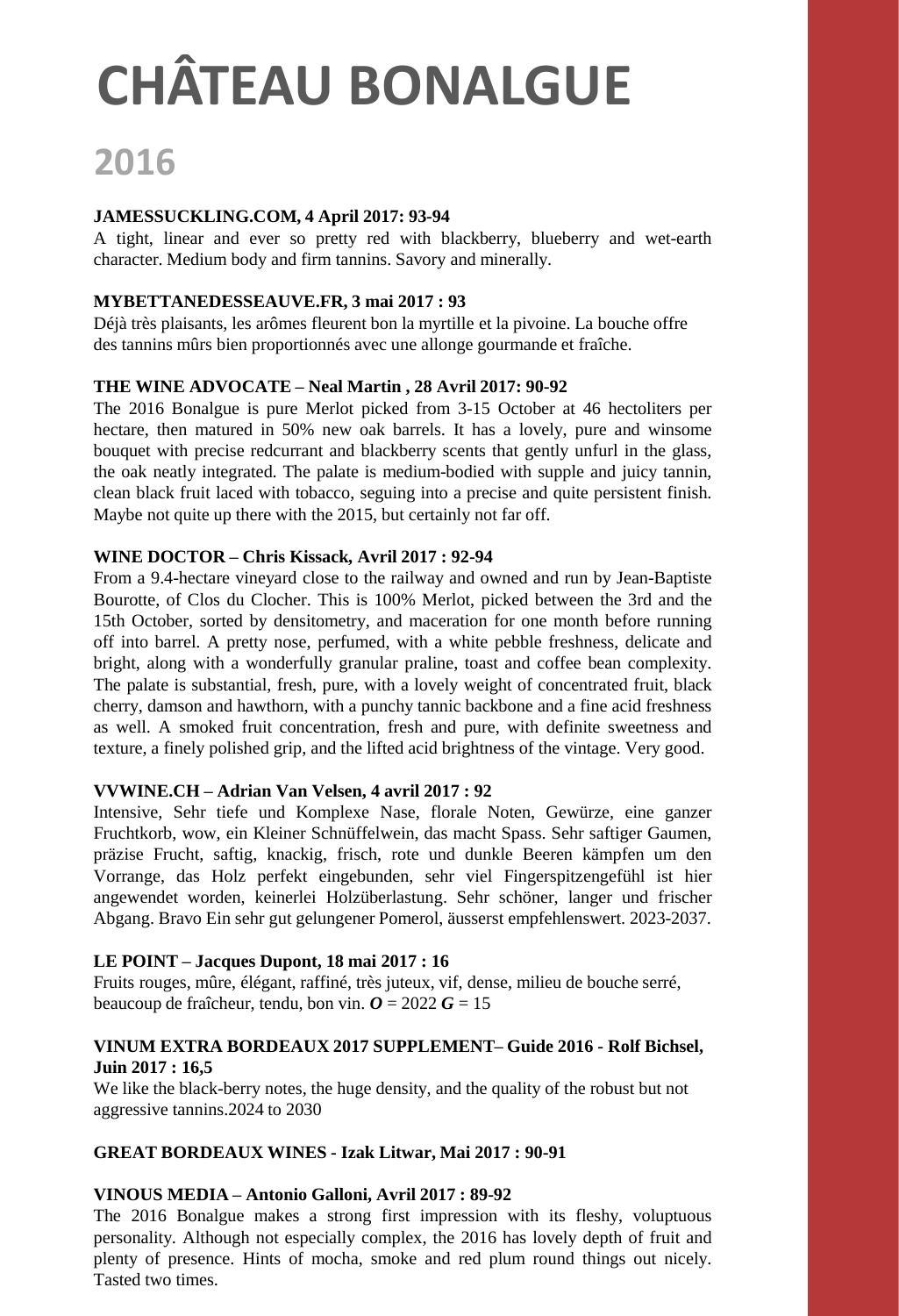## **PRIMEURS 2015 CHÂTEAU BONALGUE**

### **2016**

#### **TERRE DE VINS - n°47, Mai-Juin 2017 : 16**

Boisé/grillé, quelques malolactiques en barriques, de la fraîcheur, des notes acidulées, violette aussi.

#### **LA REVUE DU VIN DE France, Philippe Maurange - n°611, Mai 2017 : 15- 16**

Bouche minérale, niveau d'acidité assez élevé qui lui apporte une belle fraîcheur.

#### **B MY BORDEAUX, Christer Byklum, Avril 2017 : 89-91**

Ruby. Dark fruits, blueberries, anise, some spices, detailed nose. Fresh acidity, ripe tannins, fruity, vanilla, blackberries, some red fruits, rounded.

#### **VINIFERA n°56, Jacques Perrin, Mai 2017 : 90-92**

#### **BERNARDBURTHSCHY.COM - Bernard Burthschy, juin 2017: 16**

Bonalgue est, cette année, assez frais, droit, un peu strict, de bonne longueur avec une corpulence moyenne L'expérience montre qu'il évolue bien en bouteille. 3-8 ans

#### **FALSTAFF.DE - Peter Moser & Ulrich Sautter, 24 mai 2017: 92**

Tiefdunkles Rubingranat, opaker Kern, violette Reflexe, zarte Randaufhellung, feine Röstaromen, ein Hauch von Mokka und schwarzen Beeren, angenehme Edelholznuancen. Saftig, süße Kirschenfrucht, würzige Tannine, gute Frische, bleibt haften, im Abgang präsente Holznote, pfeffriger Nachhall.

#### **JEANNIE CHO LEE, Avril 2017 : 89**

This pretty, lively Pomerol has layers of sweet spices and juicy red plum fruit. The firm tannins are round and supple providing good support for the ripe fruit flavors. 90% Merlot planted on 7.5 hectares.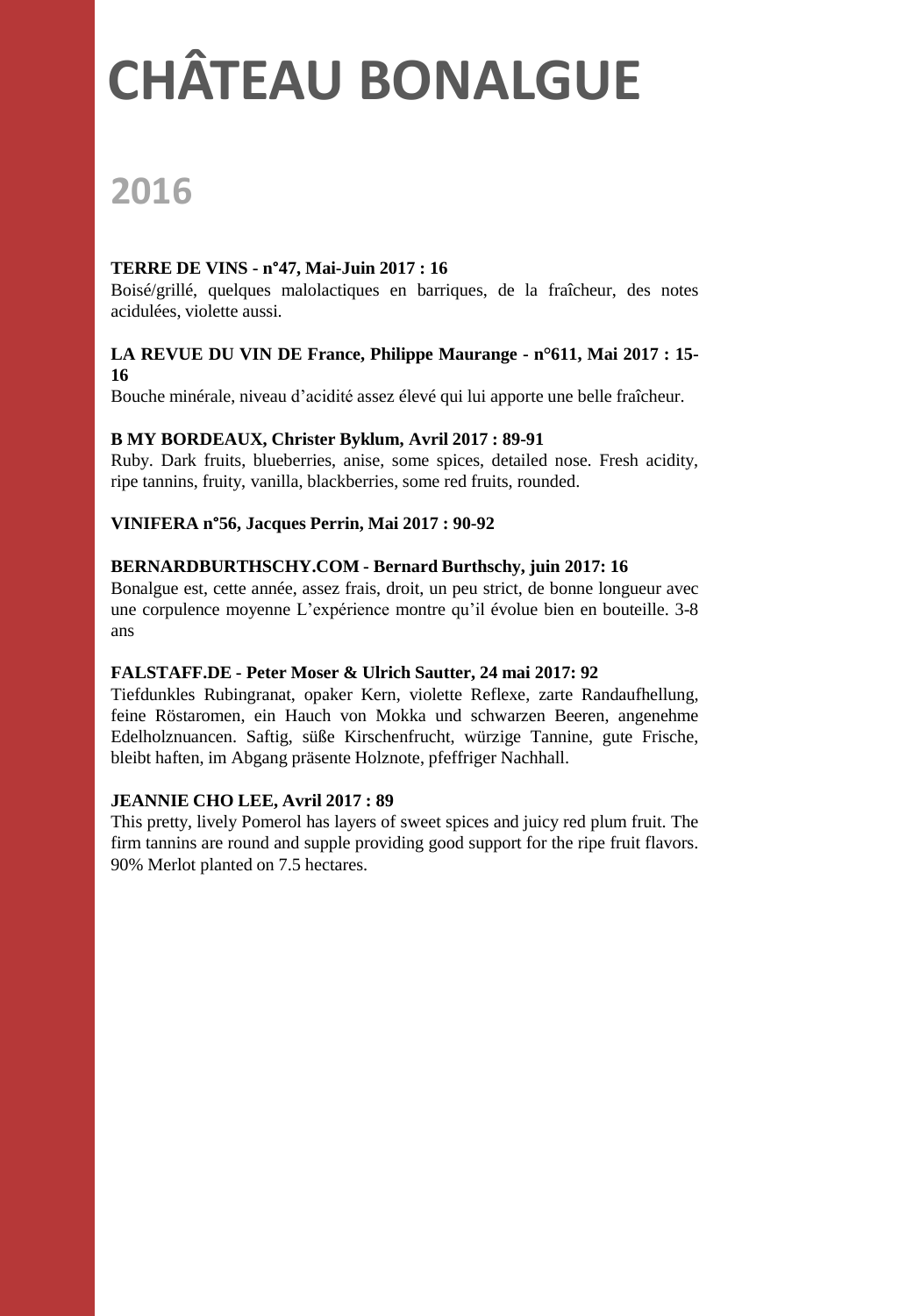### **2015**

#### **THE WINE ADVOCATE –Lisa Perrotti-Brown, 21 Febr. 2018 : 91+**

Medium garnet-purple colored, the 2015 Bonalgue—composed of 90% Merlot and 10% Cabernet Franc—sings of exotic spices and cherry preserves with underlying notes of dried mulberries, potpourri and black tea plus a waft of dusty earth. Mediumbodied with lovely, plush tannins and just enough freshness to support the spicy fruits, it has a long, perfumed finish.

#### **JAMESSUCKLING.COM – 02 février 2018 : 92**

Light tarry accents across cedary oak, earthy purple flowers and dark, spicy plums. The palate has a boldness in terms of extract and concentration of rich spiced plums and blackberries. Try from 2022.

#### **LE GUIDE DES MEILLEURS VINS DE France EDITION 2018 – La Revue du Vin de France, Parution Eté 2017 : 15,50 Coup de ♥ de l'année**

#### **JAMESSUCKLING.COM - 23 mars 2016 : 92-93**

A big and rich red with plum, dried fruit and stone aromas and flavors. Full body, round and velvety tannins. Chewy finish. Lots of volume here.

#### **JANCISROBINSON.COM, 25 avril 2016: 17**

Sweet and rich and satisfying on the nose. Very thick but not soupy; there is quite enough freshness. Hugely flattering with lots of tannin for the future.Drink 2023-2036

#### **BETTANE&DESSEAUVE – EN MAGNUM, 28 avril 2016: 16,5-17**

Tannin juteux enrobé en attaque, bien prolongé par une belle profondeur de fruits, comme à son habitude ce cru est flamboyant dès les primeurs.

#### **BXTOTAL.COM – René GABRIEL, Avril 2016: 17**

Sattes Purpur-Granat, dicht in der Mitte, lila Schimmer aussen. Intensives Bouquet, sehr dicht und viel Merlotwürze zeigend, Cassisanflüge. Im Gaumen stoffig, zeigt eine tolle Extraktsüsse, nachhaltiges Finale. Nicht so sexy wie sonst, aber durch seine Konzentration wirkt er seriös und vermittelt ein tolles Potential. Eine gute Kaufempfehlung. 2022 – 2038

#### **TASTINGBOOK, Markus Del Monego, 12 avril 2016: 91**

Dark purple red with violet hue and almost black core. Aromatic nose with opulent approach, slightly toasted aroma, ripe berries and plums as well as vanilla and slightly floral character. On the palate well structured with balanced tannins, elegant fruit and good length.

#### **TERRE DE VINS, Mai-Juin 2016: 16,5**

Un très beau jus, dans la retenue. Ce 2015 se cache encore pour ce qui est de l'intensité aromatique, mais la texture est soyeuse, la structure élégante, justement équilibrée par une belle acidité.

#### **LEFIGAROVIN.FR – Bernard BURTSCHY, 2 mai 2016: 16**

La robe est sombre et le nez bien défini. Le vin est élégant, demi-corps, persistant. 95% merlot et 5% cabernet-franc avec 50% de fût neuf. 3-8 ans.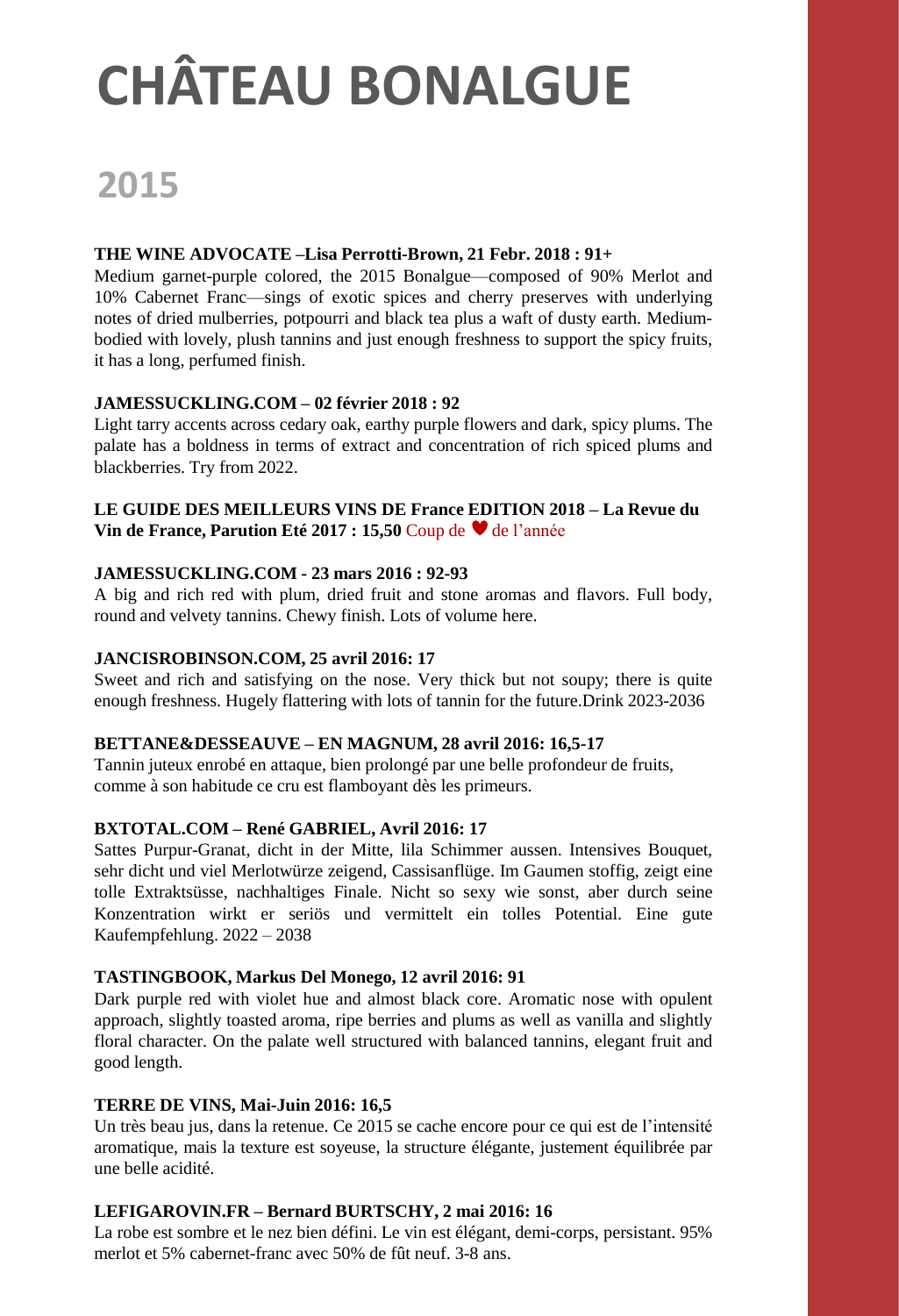## **PRIMEURS CHÂTEAU BONALGUE**

### **2015**

#### **LA REVUE DU VIN DE France – n°602, Juin 2016: 15-16**

Constitué exclusivement de merlot, ce vin présente un profil séducteur, avec de la rondeur et des tanins onctueux Retour aromatique fruité.

#### **VINUM – Bordeaux 2015 – VINUM EXTRA, Mai 2016: 16**

Dicht, fleischig, mit saftigem Tannin und grosszügigem, feurigem Finale mit deutlicher, aber nicht störender Holzprägung.

#### **BECKUSTATOR – YVES BECK, Avril 2016: 91-93**

Rouge grenat aux reflets violets. Bouquet de bonne intensité avec des notes de réglisse et de fruits confits. Je relève également des notes de pain d'épices. Caractère séduisant en attaque avec une touche suave. Le corps a un peu de gras et une bonne structure qui porte le fruit. Les tannins ont de la peine à rivaliser avec la structure, mais il me semble qu'il y ait suffisamment de matière pour absorber ceci. Finale fruitée. Un vin prometteur. 2022-2037

#### **THE WINE PATRIOT – Juin 2016: 92**

#### **JEAN-MARC QUARIN – Carnet n° 78, Avril 2016 : 15,5**

Ma meilleure note donnée à ce cru en primeur.

Les progrès concernant Clos du Clocher s'appliquent peu à peu au reste de la gamme et c'est heureux. Vin très agréable, au fruité net et pur, à la bouche savoureuse, juteuse, veloutée et sans angle. C'est joli.

#### **VINIFERA – Jacques Perrin, Mai 2016: 89-91**

#### **VINO – Robert Gorjak , Eté 2016 : 93**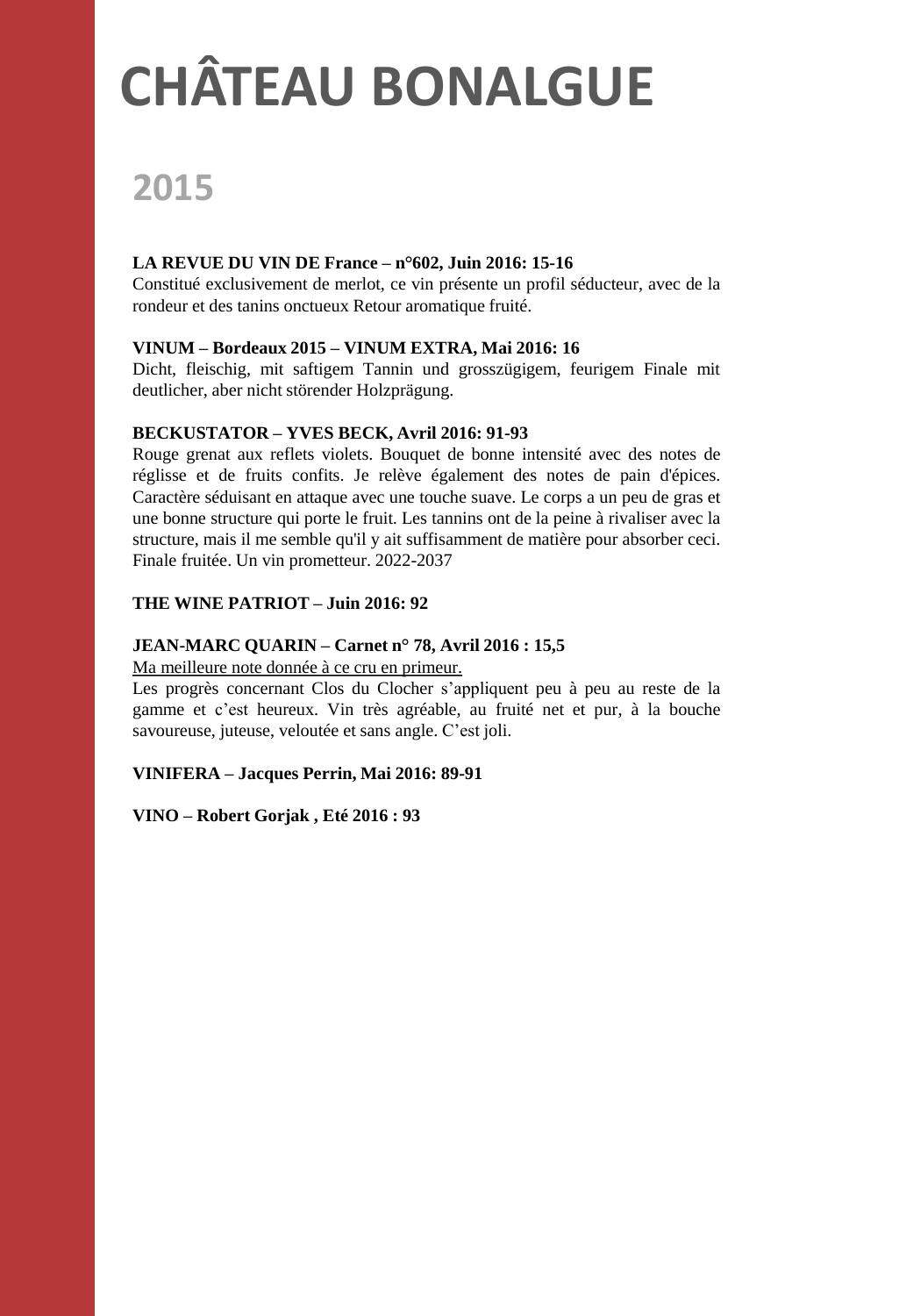### **2014**

#### **LE GUIDE DES MEILLEURS VINS DE France EDITION 2018 – La Revue du Vin de France, Parution Eté 2017 : 15**

#### **VERT DE VIN, Printemps 2017: 15.5+**

The nose is fruity, relatively elegant and finely powerful. It reveals notes of blackberry, black cherry and slight notes of cassis associated with a hint of small red fruits as welle as discreet toasted hints, sweet spices, clay, mocha and a very discreet hint of cornflowers. The palate is fruity and offers an acid frame, a fine juiciness, a nice roundness, suavity, a racy minerality and a beautiful matter. On the palate, this wine expresses notes of crushed blackberry, raspberry jam and slight notes of plum combined with discreet hint of Bourbon vanilla. Tannins are fine and well-built. Good lenght and persistence. There is a hint of clay on the finish.

#### **VINUM EXTRA BORDEAUX 2017 SUPPLEMENT–Rolf Bichsel, Juin 2017 : 16**

We like the velvety style and the density, balanced out well by the freshness. 2022 to 2030

#### **RAPPORT JAMES SUKLING, Février 2017 : 92**

Quite a big, rich wine with a slug of dry tannins that gives the wine a lot of power. Needs some time to harmonize, but it should do so very nicely. Delicious now but will improve with age.

#### **YVESBECK.VIN – Février 2017 : 90**

Rouge rubis aux reflets grenats. Bouquet élégant et complexe alliant l'élevage et le fruit. Réglisse, baies noires et pruneaux. L'attaque est rafraîchissante et fruitée. Corps crémeux, doté de tannins granuleux, se révélant lentement. Ils confèrent une belle base à ce vin et sont en symbiose avec la structure qui se charge d'octroyer de la fraîcheur. Une belle réussite. Voilà qui fait plaisir pour mes amis de Château Bonalgue. Maintenant – 2028

#### **VINOUS MEDIA, Antonio Galloni, February 2017: 93**

The 2014 Bonalgue is ripe, racy and voluptuous, all of which make it pretty hard to resist. Dark red cherry, espresso, grilled herbs, French oak and menthol caress the palate. All the elements have come together beautifully in this overt, flamboyant yet midweight Pomerol. Silky tannins add to the wine's early and medium-term appeal. Another year or two in bottle should help the oak integrate a bit further, but this will always be in a forward, giving style. Tasted two times.

#### **GUIDE DES VINS BETTANE+DESSEAUVE 2017, Parution Septembre 2016 : 17 – COUP DE COEUR**

Généreux, de très belle sève, avec des notes de fruits noirs et d'épices fines, ce vin qui nous avait séduits en primeurs continue sur sa lancée.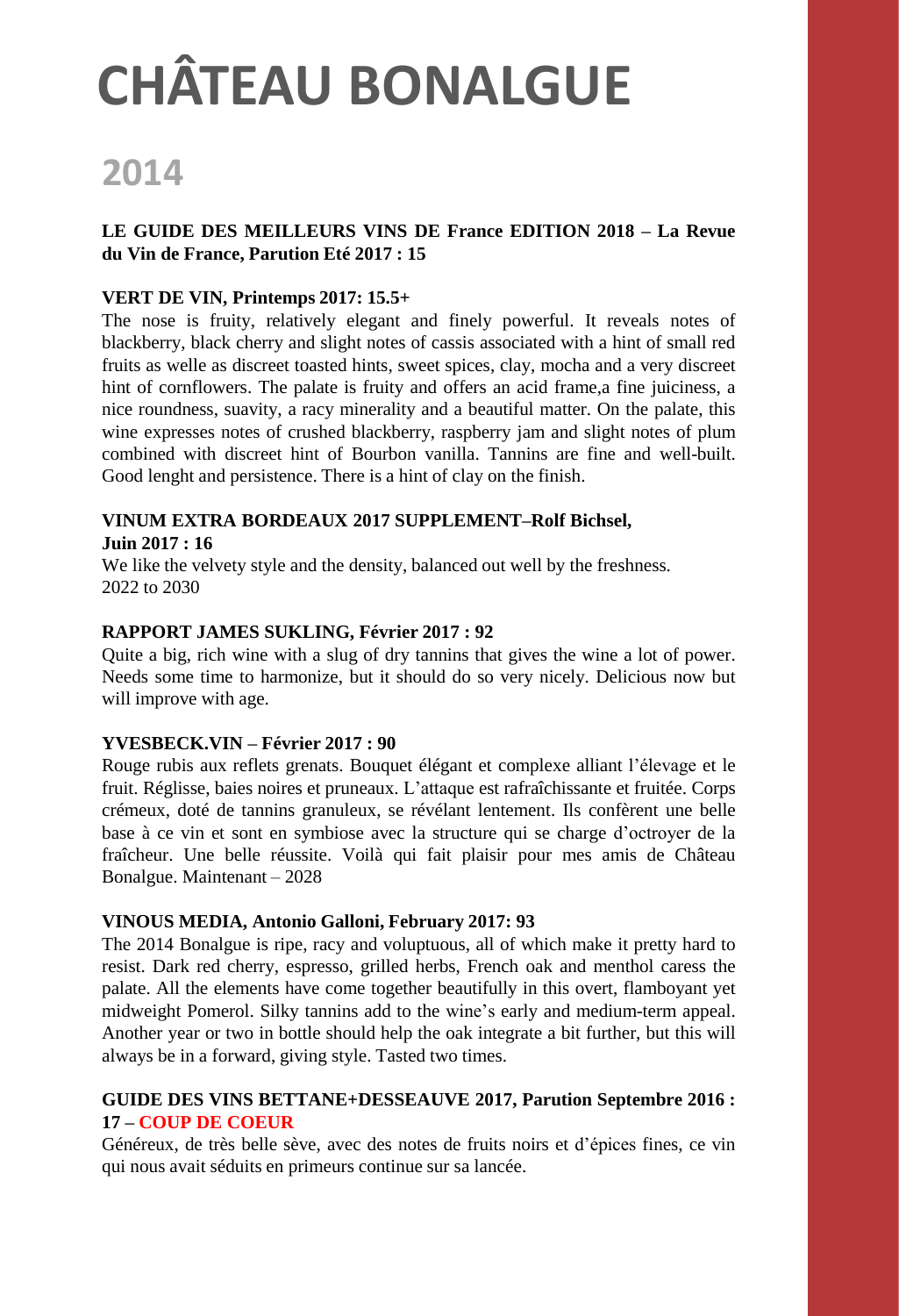### **2014**

#### **JANCIS ROBINSON, Bordeaux 2014 – The Guide, 14 avril 2015 - 16++**

Dark crimson. Very concentrated and ripe at first and then it goes into savoury mode. Pretty tannic on the finish. Extremely embryonic. This probably has the guts to develop into something satisfying, but much drier than Pomerol at its most luscious, Drink 2022-2034.

#### **WINE ADVOCATE, #218,Neal Martin, Avril 2015 – 87-89**

The Château Bonalgue 2014 has a pleasing floral bouquet with vibrant red cherry fruit mixed with rose petals and violets. The palate is medium-bodied with fine supple tannins, tightly-knitted red and black fruit and an insistent grip on the finish. I appreciate the harmony and focus here. It might lack the presence of its "sibling" Clos du Clocher, but there is a modicum of class here, Drink 2019-2030.

#### **LE FIGARO.fr VIN, Bernard Burthschy, 05 juin 2015: 16**

Bonalgue est un cru très régulier et en 2014, il se présente avec un joli nez typé avec ses épices. Le vin est rond, soyeux avec un joli milieu de bouche très harmonieux et de belles épices en finale. Belle réussite dans le millésime. 3-8 ans.

#### **DECANTER.COM, James Lawther Mw, Avril 2015 -16**

Polished nose with a hint of vanilla oak. Oak again on the palate but integrated giving chocolate notes. Good, persistent finish, Drink 2018-2024.

#### **POINT SUPPLEMENT, Mai 2015 – 16**

Fruits rouges, végétal frais, bien juteux, fin, boisé imposant et tanins marqués, doit s'équilibrer à l'élevage.

Prêt à boire en 2019 - Années de garde potentielle minimales : 14 ans

#### **THEWINEPATRIOT.COM, Laurent Antoon, Juin 2015: 92**

Violette, cassis, réglissé ; bouche harmonieuse, finale charmeuse (belle réussite du château).

#### **TERRE DE VINS, N°35, Mai-Juin 2015: 16,5-17**

Généreux, de très belle sève, avec des notes de fruits noirs et d'épices fines, une vraie allonge et un grand potentiel. Impeccable, comme souvent.

#### **VINUM EXTRA – Rolf Bischsel, Juin 2015: 15,5**

Von saftig-kompakter Art, mit Rasse und Frische, ausgezeichnet und sich selbst treu.

#### **THE WINE CELLAR INSIDER, Jeff Leve, 24 avril 2015: 87**

Medium-bodied, plumy, short, sweet and tart with a bright, red berry finish.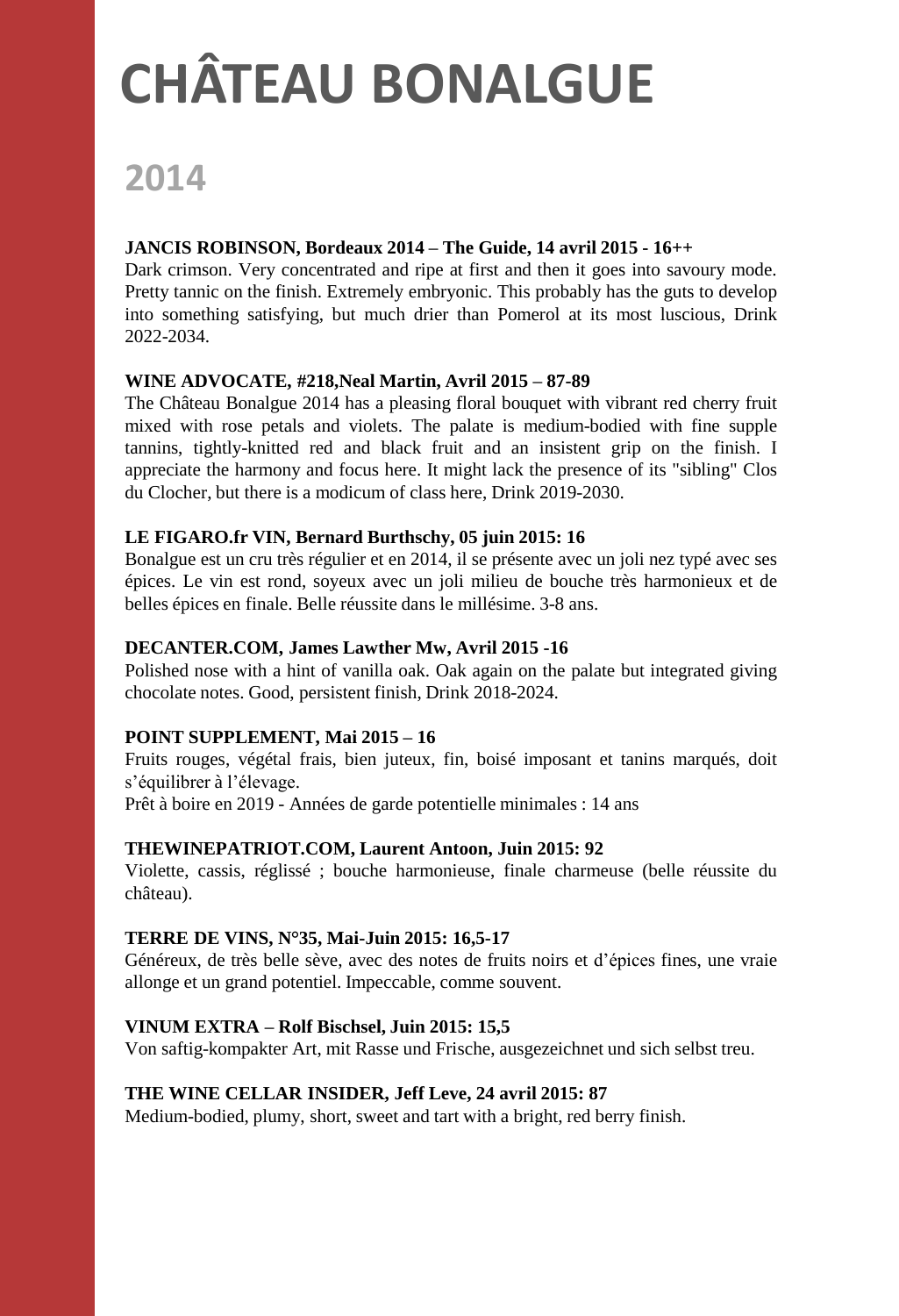### **2014**

#### **YVES BECK ALIAS BECKUSTATOR, Avril 2015 - 88-91/100**

Pourpre violacé. Bouquet de bonne expression, fruité et également boisé. Notes de grenadine et de fruits rouges. Attaque légèrement friande, caractère crémeux. Les tannins sont élégants et se révèlent doucement.

La structure assure les arrières et octroie de l'équilibre. Belle persistance, un peu de chaleur sur la finale. Un vin prometteur, Drink 2020/2034.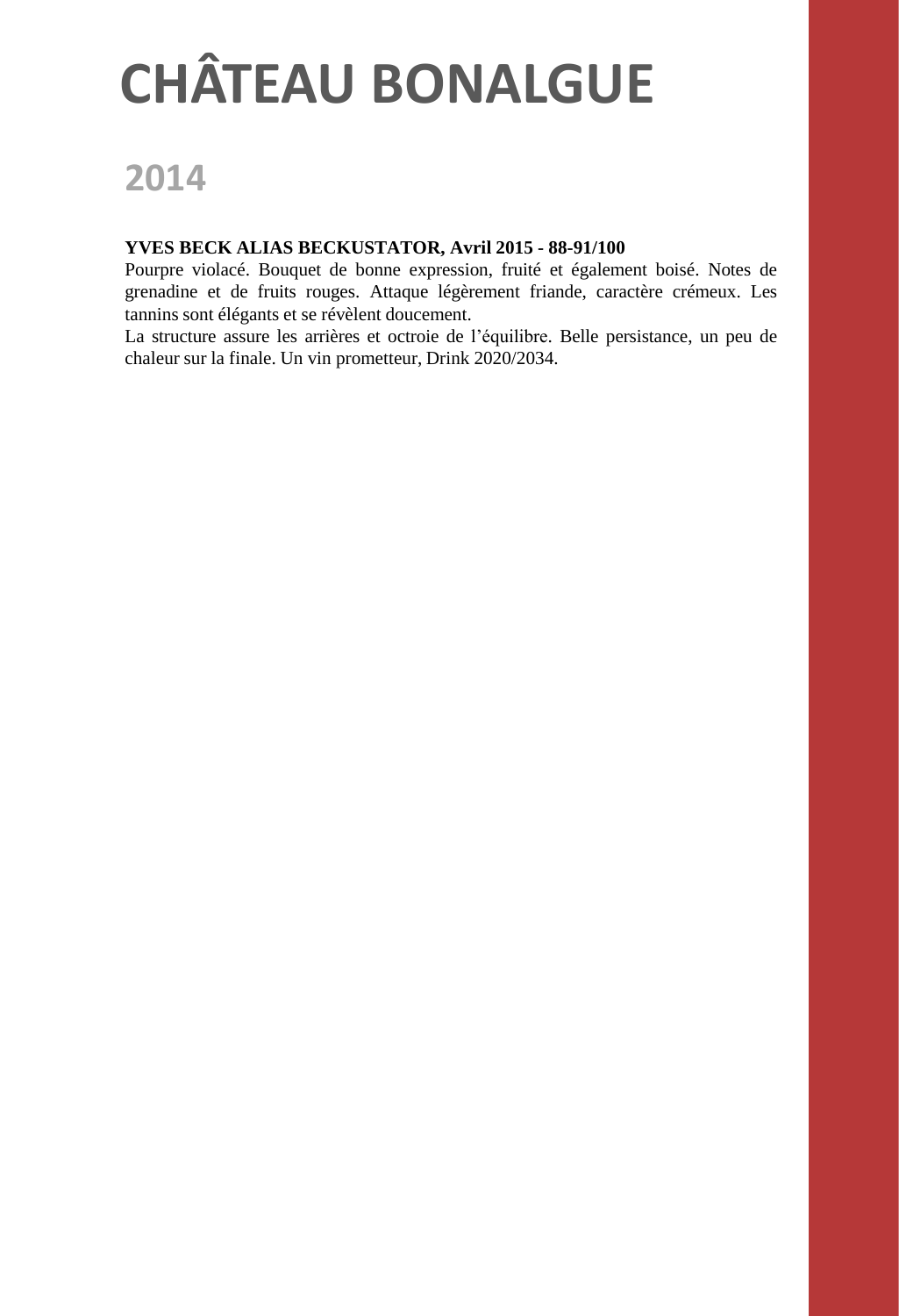## **2013**

#### **TASTINBOOK.COM – Markus Del Monego, Janvier 2016: 89**

Dark purple red with violet hue and almost black core. Aromatic nose with opulent approach, slightly toasted aroma, ripe berries and plums as well as vanilla and slightly floral character. On the palate well structured with balanced tannins, elegant fruit and good length.

#### **THEWINEPATRIOT.COM, Novembre 2014: 90**

Cassis, réglisse ; bouche sphérique, finale affirmée

#### **VINUM, Juin 2014: 15,5 Punkte**

2018 bis 2023 Von Saftiger Art, mit herben Tanninen, die durch den Ausbau mehr Schliff erhalten haben, erfreuliche Entwicklung

#### **GAULT & MILLAU, Juin 2014: 14**

Très floral, à la fraise mara et aux épices douces. La bouche est plaisante, aux tanins expressifs et aux notes de poivre en finale.

#### **BETTANE ET DESSEAUVE, April 2014: 90**

Juste concentration, fraîcheur aromatique, tanin pulpeux et sensuel, ce vin est déjà très expressif.

#### **THE WINE ADVOCATE, Neal Martin, April 2014: 87-89**

The Bonalgue 2013 has a sweet but unimposing bouquet with simple cranberry and crushed strawberry scents. The palate is crisp on the entry, the tannins are fine and edgy with a symmetrical, focused finish that is better than the aromatics suggests. Tasted April 2014.

#### **PRIMEURS.TV – Andreas Larsson & Markus del Monego, April 2014: 88,5**

**DECANTER.COM – April 2014: 15.75**

**JAMES SUCKLING.COM, April 2014 86-87**

**WEINWELT, Avril 2014: 86-88 Punkte**

Erreichten Clos du Clocher, … Bonalgue,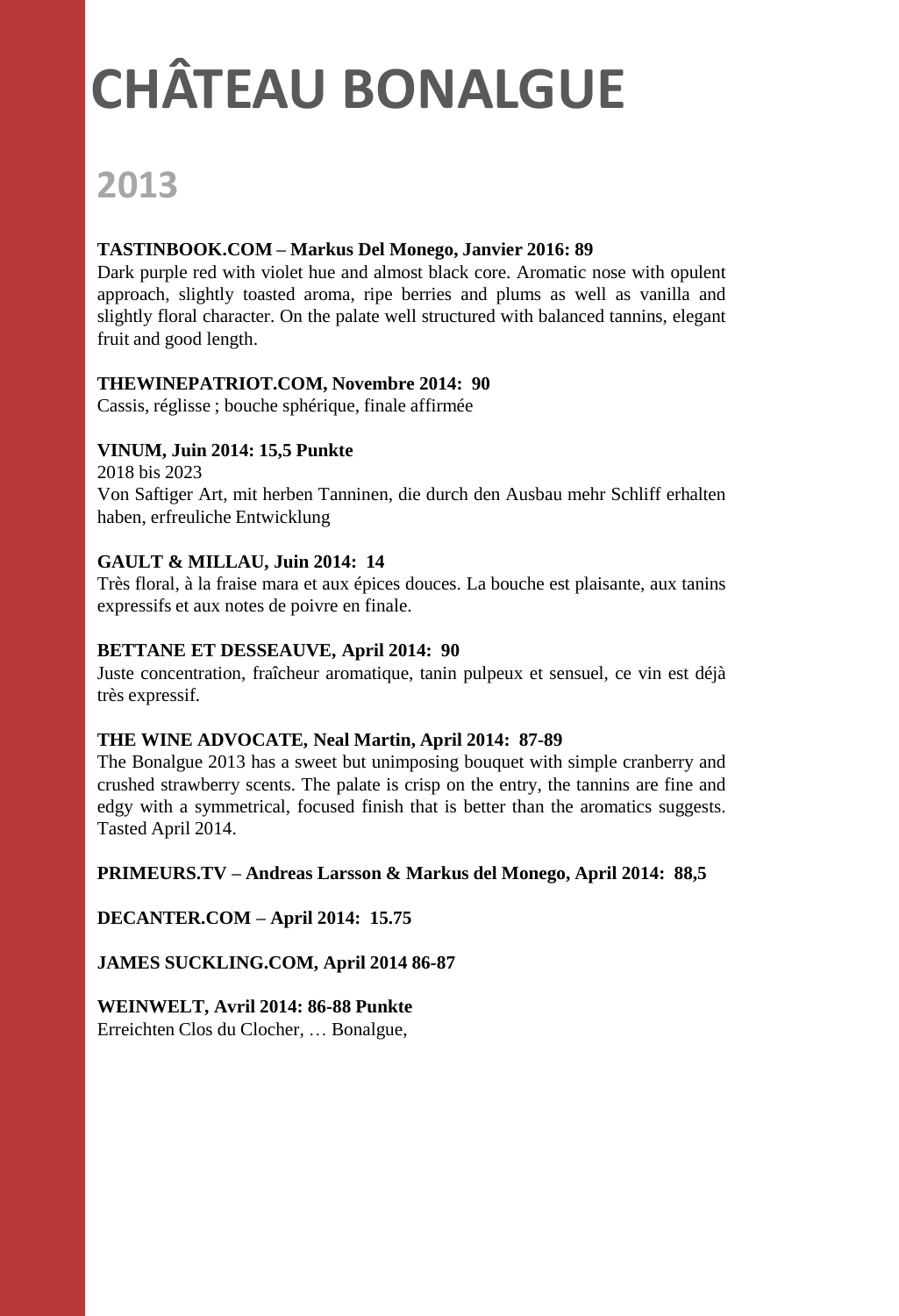### **2012**

#### **VINOUS MEDIA- Antonio GALLONI - January 2016: 89**

A soft, open-knit Pomerol, the 2012 Bonalgue is quite pretty today. Sweet dark cherry, plum, tobacco and herb notes flesh out in a mid-weight, gracious Pomerol to drink over the next handful of years. The Bonalgue is not especially complex, but it more than makes up for that with is sheer deliciousness. Drink this supple, inviting Pomerol over the next decade.

#### **THE WINE ADVOCATE - Robert & Jr. Parker, Avril 2015: 88**

This excellent blend of 90% Merlot and 10% Cabernet Franc is always one of the best value wines of Pomerol, thanks to the leadership and vision of proprietor Pierre Bourrotte. Deep ruby/plum/purple, with loads of mulberry and black cherry fruit, soft tannins, medium body and excellent concentration, this is a plump, mouthfilling Pomerol that lacks complexity, but offers generosity and loads of fruit. Drink it over the next 10-15 years..

#### **JAMES SUCKLING.COM – Février 2015: 90**

A wine with a solid core of fruit for the vintage with full body, chewy tannins and a long finish. Shows depth for the vintage.

#### **LA REVUE DU VIN DE FRANCE – "Le Guide des meilleurs vins de France 2015": 15/20**

D'une forme élégante, avec une jolie définition et beaucoup de rondeur, le 2012 est au rendez-vous.

#### **PAPERBLOG.FR - Daniel Sériot, April 2013: 91-92**

Des aromes d'élevage et de fruits sont perceptibles dans une olfaction assez expressive. La bouche est veloutée, et offre un corps fuselé assez plein, avec une chair délicate, et des fruits assez juteux. La finale, est persistante, bien équilibrée, et expressive.

#### **JANE ANSON - Primeurs: 89**

I like the rich red-velvet colour on this. Nose fairly subdued, like this on the palate, it builds in strenght, something I haven't seen so far today and that reminds you what good Bordeaux is supossed to do. Succesfull, 95% merlot, 5% cabernet franc, I would recommend this wine if you are looking for an early-drinking, elegant Pomerol that doesn't stint on the fruit. Recommend. Drink 2018-2028.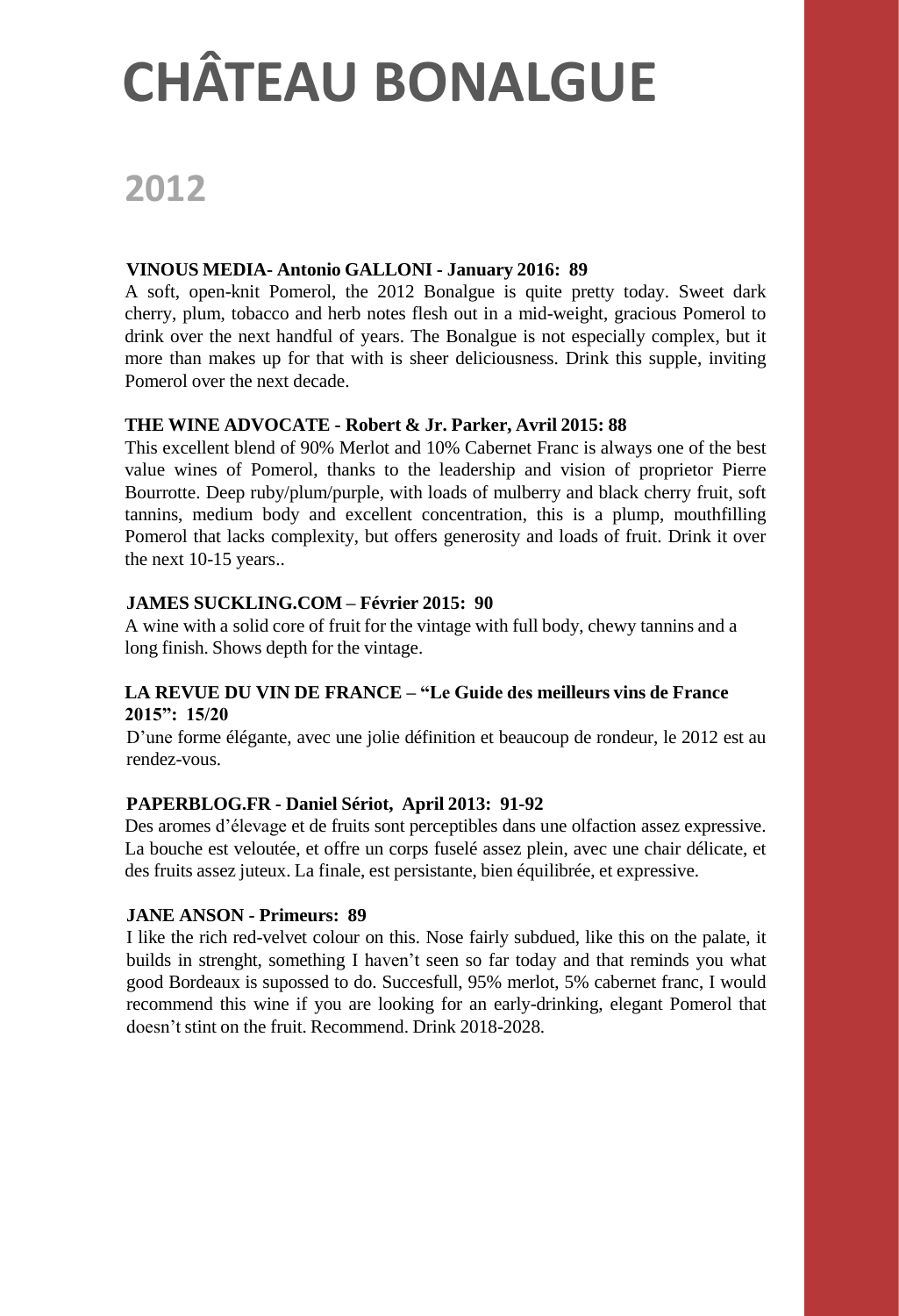### **2012**

#### **THE WINE JOURNAL - Neal Martin, April 2013: 87-89**

The Bonalgue has a more approachable bouquet compared to the Clos du Clocher with red rather than black fruit, the oak staying patiently in the background. The palate is ripe with touches of mocha emanating from the oak. The acidity is nicely judged, although it needs to show a little more flesh on the finish. Tasted April 2013.

#### **JEAN-MARC QUARIN - April 2013: 87**

Couleur sombre. Nez fruite, à la fois mûr et vif. Bouche ronde, fruitée, aimable avec un fruité moyen. Longueur normale et agréable..

#### **WINE SPECTATOR - April 2013: 86-89**

The bright plum, cherry and grilled herb notes are laced with lightly singed vanilla. Features a dusty edge on the finish.

#### **THE WINE CELLAR INSIDER - Jeff Leve, May 2013: 87**

Flowers, cocoa and raspberries with medium body and fresh style, the wine ends with a red berry and herb-dominated finish.

#### **BETTANE ET DESSEAUVE - May 2013: 16,5/20**

Toujours beaucoup de charme avec une impression de plénitude et un tannin sphérique gourmand. Souple, onctueux, équilibré, allonge sereine.

#### **GAULT & MILLAU - May 2013: 15,5/20**

Très floral au nez, sur la violette, la pivoine et les épices douces. Bouche savoureuse, droite avec une finale aux tannins présents, mais maîtrisés et des notes de pain grillé.

#### **LE POINT - May 2013: 14,5-15/20**

Nez fruité, bouche ronde, souple, tannins moelleux, assez gourmand, un peu extrait, finale sur des notes cassis et mûre.

#### **LA REVUE DU VIN DE FRANCE - June 2013: Grande Reussite**

Un vin tout en rondeur avec du gras et un bel équilibre d'ensemble. Ce Pomerol agréable et joliment fruité fera une belle bouteille dans les années à venir.

#### **VINUM - June 2013: 15,5/20**

Saftig, dicht, kompakter Bau, besitzt Rasse und Charakter, doch wie immer ein etwas hartes Finale. 2020 bis 2028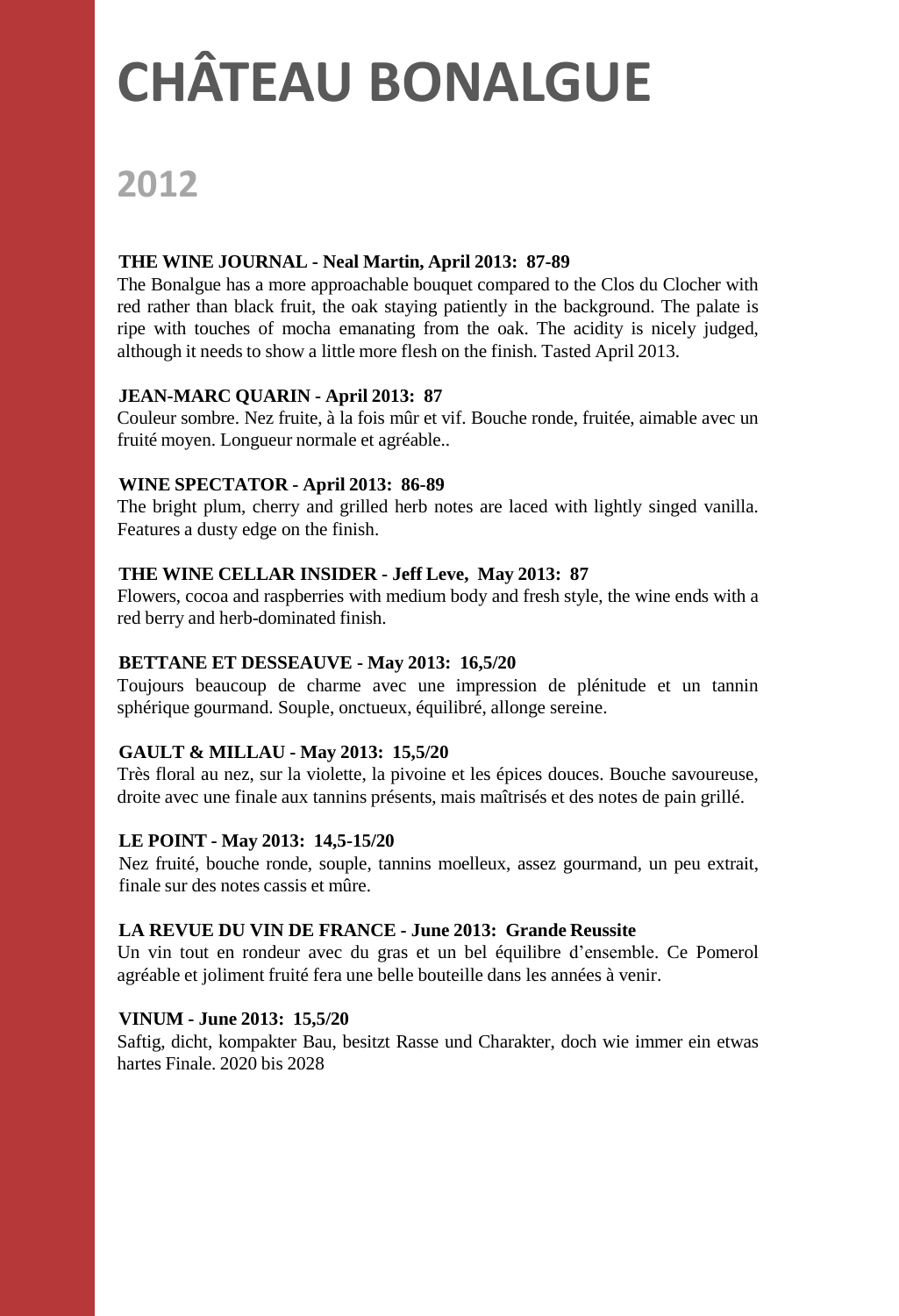### **2011**

#### **LA REVUE DU VIN DE FRANCE – "Le Guide des meilleurs vins de France 2015": 15,5/20**

Dégusté à nouveau, le 2011 est très fin et digeste, avec une bouche longiligne et doucement épicée.

#### **BORDEAUX ALTERNATIF - Benoit de Coster (Editions Stichting Kuntsboek-Belgique): \*\*\*\*\***

Bonalgue, c'est le merlot dans tout son côté soyeux et velouté, dans toute la splendeur de son charme aromatique. Il se déguste à merveille dès sa mise en bouteilles et sa rondeur est telle que je vois bien peu de raison de le laisser vieillir outre mesure. Il en a la capacité mais il peu s'apprécier à tous les stades de sa vie car il n'est pas du style à se refermer. Ce vin très élégant et très mûr présente en général une très grande sapidité et des saveurs languissantes remarquablement fruitées. Sa bouche est voluptueuse, pulpeuse, grasse, terriblement charmeuse par sa finesse et l'intensité de ses parfums.

#### **NEW BORDEAUX - Jane Anson, April/May 2012: 91-92/100**

Expressive, gourmet nose. Quite strong vanilla oak. 95% merlot, 5% cabernet franc. Pretty successful, the extraction

is full but in control. Finish is brambly fruits with a touch of menthol. Good potential, and some charm.

#### **THE WINE JOURNAL - Neal Martin, April/May 2012: 89-91/100**

Tasted en primeur with Jean-Baptiste Bourotte and at the Syndicate de Pomerol. The Bonalgue 2011 has a lifted, ripe bouquet that is simple and displays noticeable new oak, but patently has some lush, precocious fruit underneath. The palate is mediumbodied with fine delineation on the entry. It is supple and smooth in the mouth with good acidity, showing a little creamy new oak on the finish but is nicely focused. This is a pretty Pomerol for medium-term consumption. Tasted April 2012.

(Wine Journal: Part 2: I Have Seen It's True Face - Pomerol 2011 Page 1 sur 5)

#### **THE WINE PATRIOT - Antoon Laurent, May 2012: 90-92/100**

Cassis frais, bouche fraiche, élégante, équilibrée .

#### **ULRICH SAUTTER - May 2012**

Typ 2 (schlank-elegant).Verschlossener Duft mit rappigen und ganz leicht blättrigen Aromen. Im Mund mittelgewichtig, zwar mit mineralischem Ansatz, aber erstaunlich dünn. Im schlanken mineralischen Genre durchaus gut. Allerdings auch wenig Länge.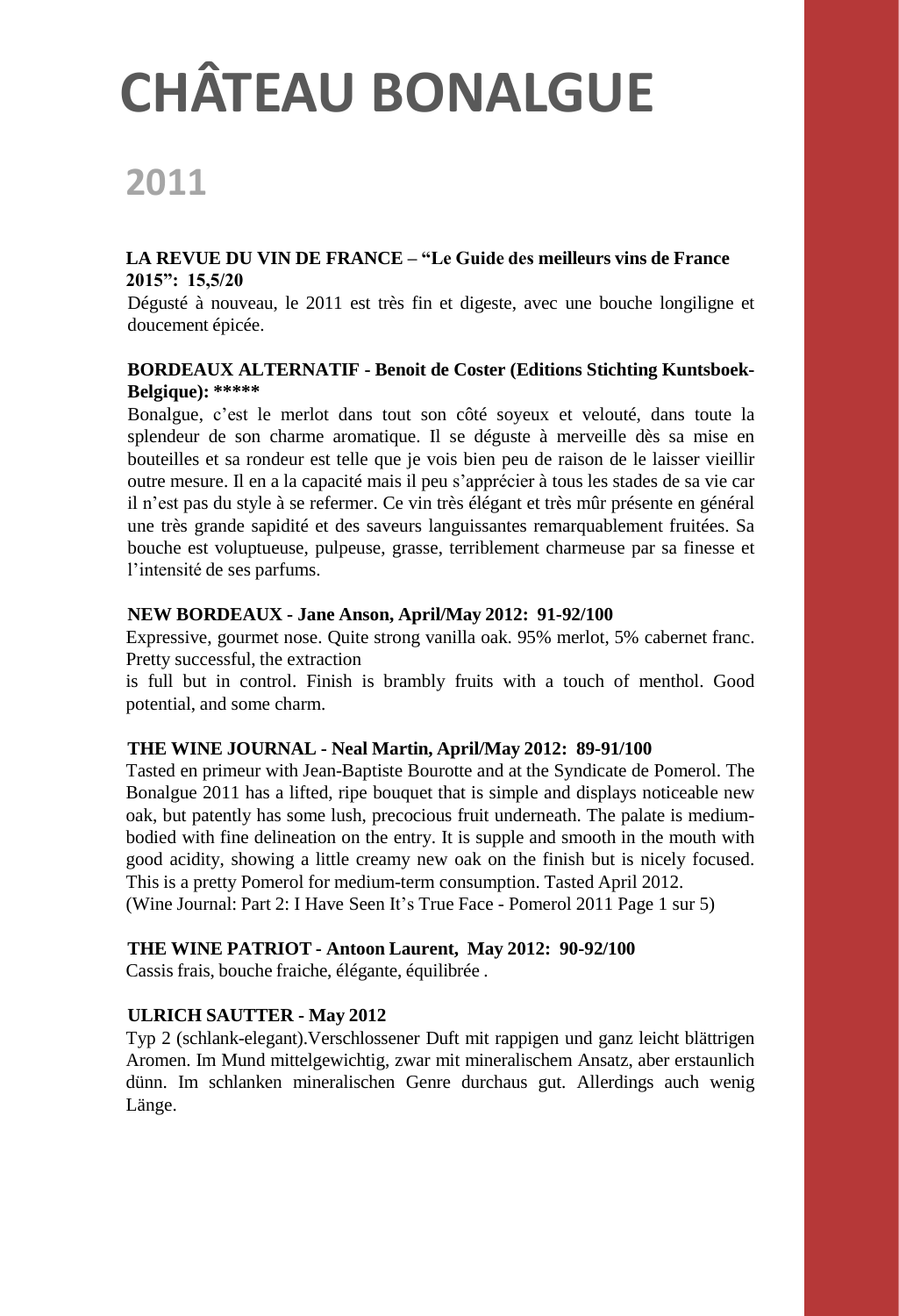### **2011**

#### **WEINWISSER – April/May 2012: 15/20**

Sattes Purpur-Granat, dicht in der Mitte, lila Schimmer aussen. Schönes Brombeerenbouquet, fein rauchig, Lakritze, schlank aber mit einer gewissen Tiefe drin. Auch im Gaumen mit eher schlanker Statur, gut stützende Tannin-Säureverbindung. Hat gute Reserven und wenn jetzt noch die Barriquensüsse dazu kommt, dann ist das ein spannender Wert mit einem recht guten Potential. Habe ihn noch einmal im Saal von Pomerol verkostet. Kam auch da nochmals locker auf die erste Wertung. 2018 – 2038

#### **TAST PRO - May 2012: 15/20**

Le toasté du nez disparaît progressivement au profit des fruits noirs et de la menthe, on apprécie surtout l'attaque en bouche pleine, avec de la tension et une fin de bouche florale très agréable, avec le juteux de tanin habituel.

#### **LE POINT - May 2012: 14,5/20**

Fruits rouges, épices, bouche tendre, légère, pas trop extraite, tendu, vif, tanins serrés, un peu touffu à ce stade mais prometteur.  $\mathbf{O} = 2017$   $\mathbf{G} = 15$  ans

#### **BETTANE ET DESSEAUVE - Edition 2014: 16,5/20**

Entrée en bouche douce et suave se développant sur un corps charmeur. Belle finale toujours caressante et pleine de vie aromatique, dans des nuances florales et épicées.

#### **WINE SPECTATOR - James WOLESWORTH – March/April 2014: 87/100**

Shows a chewy edge, with thick plum skin and steeped currant notes out front, backed by singed apple wood, cocoa powder and coffee notes that hang through the finish. Shows more guts than purity. Drink now through 2016. 2,350 cases made. »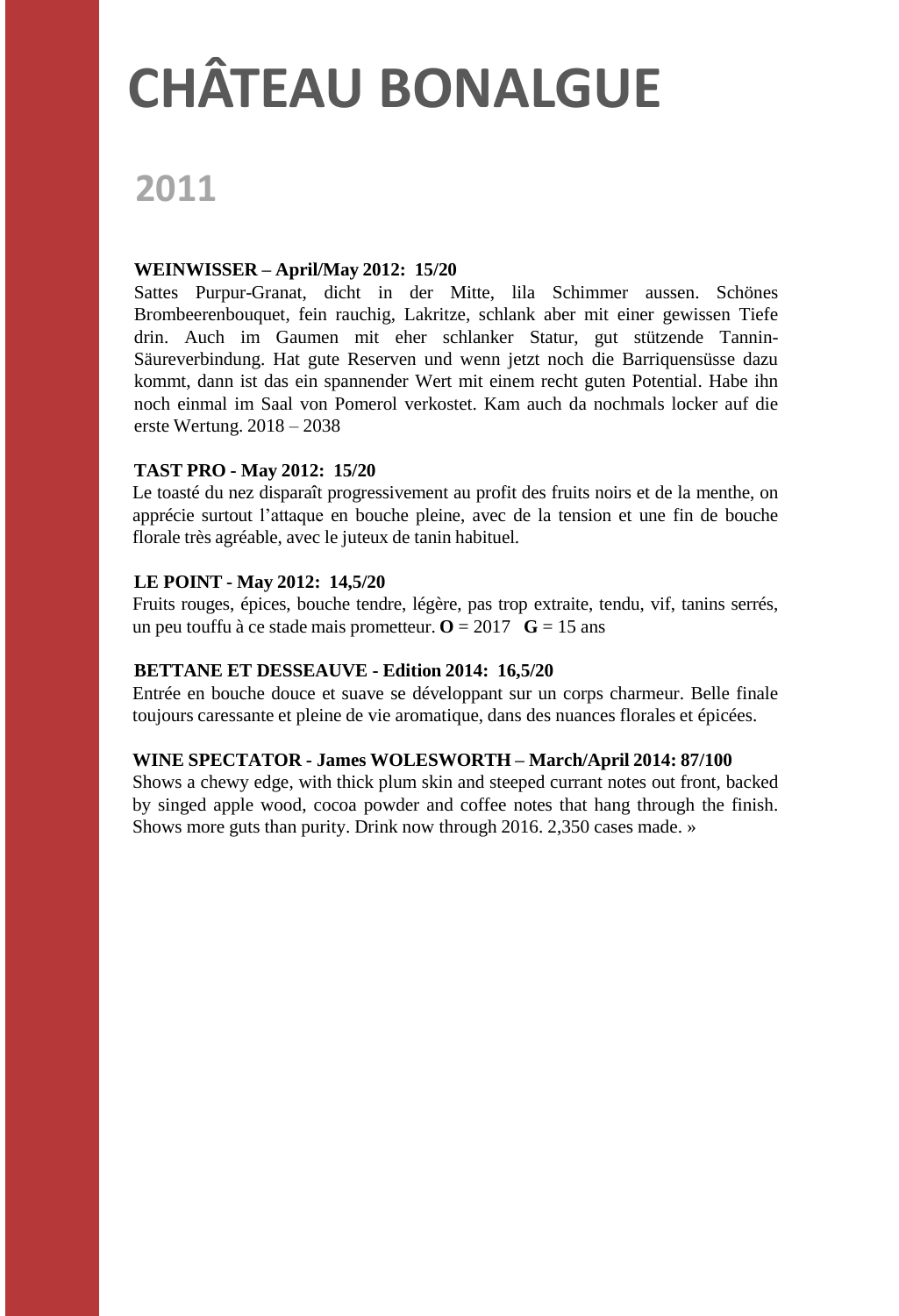### **2010**

#### **LA REVUE DU VIN DE FRANCE – "Le Guide des meilleurs vins de France 2015": 16/20**

Le 2010 est un vin charmeur, de belle maturité et doté d'un fruit équilibré. Un grand classique.

#### **THE WINE JOURNAL - Neal Martin , April 2011: 89-91**

Tasted at the chateau, the Bonalgue 2010 is a blend of 90% Merlot and 10% Cabernet Franc picked from 27th September until the 8th October with the Cabernets. It has a pure, languid bouquet of dark cherries, raspberry coulis and blueberry. The palate has a tertiary entry, fine tannins and gentle grip towards the linear finish. Jean-Baptiste Bourotte reckons the alcohol will fall from 14.5 to 14.2% by the time of bottling. Tasted April 2011.

#### **WINE SPECTATOR - April 2011: 89-92**

Juicy, with a core of kirsch, plum and anise. The solid, toasty finish has a nice fleshy edge. JM

#### **NEW BORDEAUX - Jane Anson, April 2011: 90/100**

Here the fleshy exuberance of last year seems to be a little less carefree, a little more encumbered. There is no bitterness on the finish, and plenty of good rich fruits, but things are not quite cohesive at this stage. 95%/5% merlot/cabernet franc 90/100. Drink 2018-2030.

#### **WINE CONNECTIONS - Panos Kakaviatos, April 2011: 88+/100**

A bit more oak than usual but includes fruit and seems fine. Thicker (still fruit driven) on the palate.

#### **JEAN-MARC QUARIN - April 2011: 15/20**

Vin très coloré, présentant un nez fruité, de type mûr. La bouche est onctueuse, savoureuse, avec du goût et de l'éclat fruité en finale. Jolie saveur. Un succès pour le cru.

#### **LE POINT - May 2011: 16,5-17**

Coup de Coeur . Fermé, bouche dense, tannique, juteuse, pleine, fruits noirs, du volume et de la finesse, joli vin, assez fin, cacao, long  $O=2016$   $G=15$  Ans

#### **TAST- BETTANE ET DESSAUVE - May 2011: 16-17**

Déjà très plaisants, les arômes fleurent bon la mûre et les épices douces, la bouche offre des tanins juteux bien proportionnés avec une allonge gourmande.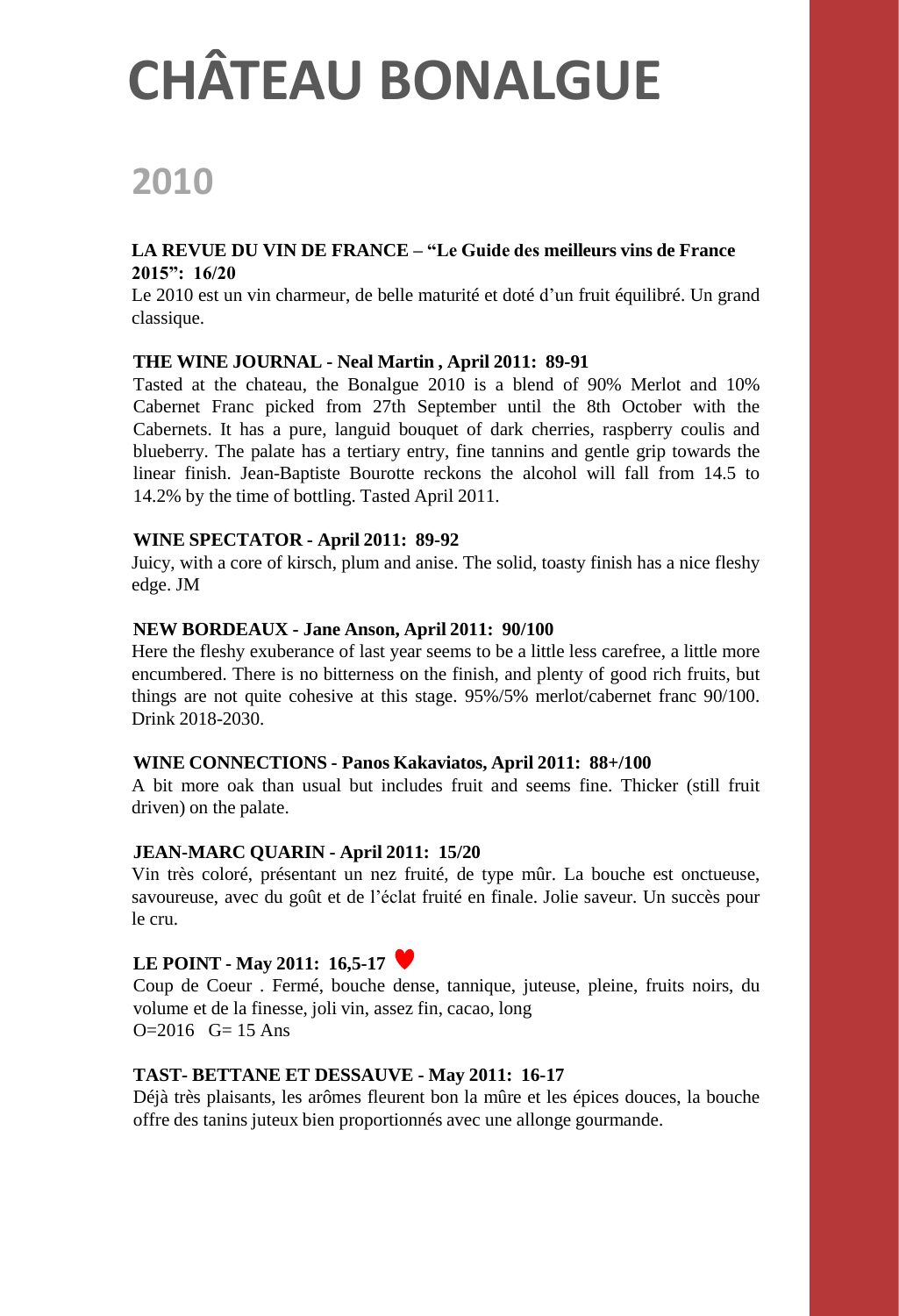### **2010**

#### **GAULT & MILLAU - June 2011: 15,5/20**

Le vin, à 95% de merlot, présente des arômes fruités bien mûrs, complétés d'un boisé léger et d'une touche poivrée. La bouche est onctueuse, savoureuse, éclatante de fruit. Une des plus belles réussites de la décennie.

#### **LA REVUE DU VIN DE FRANCE - June 2011: GRANDE REUSSITE**

Abordable dans cette appellation onéreuse, Bonalgue est un vin puissant, marqué par des aromes de chocolat, une structure tannique assez ferme et une finale riche. Une réussite dans son style, chaleureux et très mûr.

#### **LE CARNET DU MAITRE - June 2011: 16,5/20**

Pourpre dense, cuir, assez ample, très tannique, frais, longueur moyenne, framboise, mures, un peu court, bon.

#### **VINUM - June 2011: 15,5/20**

Rauchtig, spürbares, aber nicht störendes Holz;kompakt und frisch, dicht und lang, etwas herbes, aufgerautes Tannin, aber dadurch viel Frische als Gegengewicht zum Alkohol. Guter Kauf. 2017 bis 2024

#### **JAMES SUCKLING - February 2013: 93/100**

Ripe fruity nose with plums, blueberries, tobacco and aniseed. Some vanilla, chocolate and leather. Pure fruit on the palate with medium-full body and good intensity. Velvety texture and outstanding length. Lots of new woods that need to integrate. Tannins still quite firm. Better after 2016.

#### **THE WINE ADVOCATE - Robert Parker, February 2013: 89/100**

Drink : 2013-2028

A delicious wine from proprietors Pierre and Jean-Baptiste Bourotte, this frequent sleeper of the vintage is a blend of 95% Merlot and 5% Cabernet Franc. Like its older siblings, the 2010 offers loads of tasty mulberry and black cherry fruit and medium to full-bodied texture, It does not have the greatest complexity, but the 2010 Bonalgue is satisfying and charming. Drink it over the next decade.

#### **TASTED JOURNAL - March 2013: 90**

Very dark, inky colour rather viscous; plenty of dark fruit, fine spices, blackcurrant; fine oak and balanced but present tannins, juicy and balanced with good weight and fine persistence , very pleasant and drinkable.

#### **LE GUIDE HACHETTE DES VINS - Selection 2014:**

P 235 : ..., et le Ch. Bonalgue 2010 (30 à 50 €; 32 000 b.), fruité, mûr et dense, obtiennent eux aussi une étoile.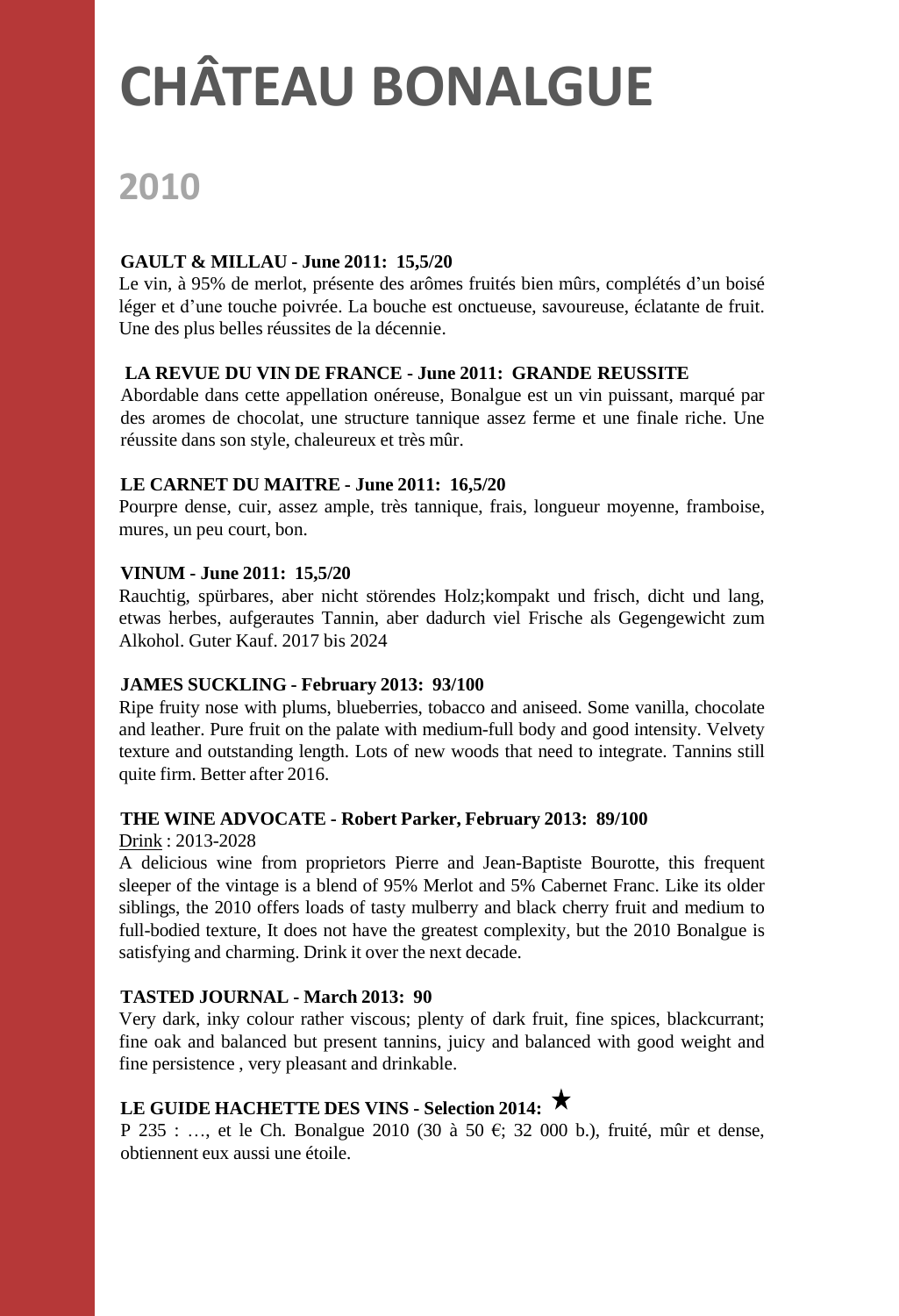### **2009**

#### **WINE SPECTATOR - April 2010: 89-92**

Blueberry and licorice aromas, with hints of violet. Full-bodied, with a pretty core of fruit and milk chocolate and a finely textured finish. - J.S.

#### **THE WINE JOURNAL - Neal Martin, April 2010: 89-91**

Tasted at the Pomerol Syndicate tasting. A blend of 90% Merlot and 10%Cabernet Franc, the Bonalgue is light and fresh on the nose with dark, dusky black fruit laced with mulberry and a touch of espresso. Gaining definition in the glass. The palate is medium-bodied with fine tannins, good backbone here with blackberry, black pepper, a touch of smoke and spice on the finish. Not a complex Pomerol, yet well crafted and showing great typicité and personality towards the finish. Very fine and classical in style. Tasted April 2010.

#### **WEINWISSER - April 2010: 17-18/20**

Mit Beauséjour Bécot, La Conseillante and Clos Fourtet.

#### **JANCISROBINSON.COM - April 2010: 15,5/20**

Mid blackish crimson. Polished, ripe nose. A bit coarse and raw. Drink 2016-2023

#### **JEAN-MARC QUARIN - April 2010: 14,75-15/20**

Jolie couleur bordeaux pourpre, nez fruité, vanillé. Bouche arrondie à la texture veloutée, au corps moyen. Tannicité bien enveloppée. Finale savoureuse de longueur moyenne.

#### **LE POINT - May 2010: 15,5**

Epicées, poivré, bouche ronde, savoureuse, chocolatée, petits tanins gras, crémeux, belle finale noisette, joli vin équilibré, fin, séduisant et ne manquant pas de fond.  $Q = 2015$  G = 15 ans

#### **LE FIGARO CLUB VIN - June 2010: 89-91**

Robe sombre. Nez fruits rouges. En bouche, souple et plein, belle matière, joli fond, tannins un peu agressifs.

#### **THE NEW BORDEAUX– Jane Anson, February 2011: 92+**

This is good, nice weight of fruit, it builds nicely and is quite understated, unlike some years where this is a very flamboyant wine. But this is very good, with great potential. Owned by Pierre and Jean-Baptiste Bourotte, with 95%Merlot, 5% Cabernet Franc.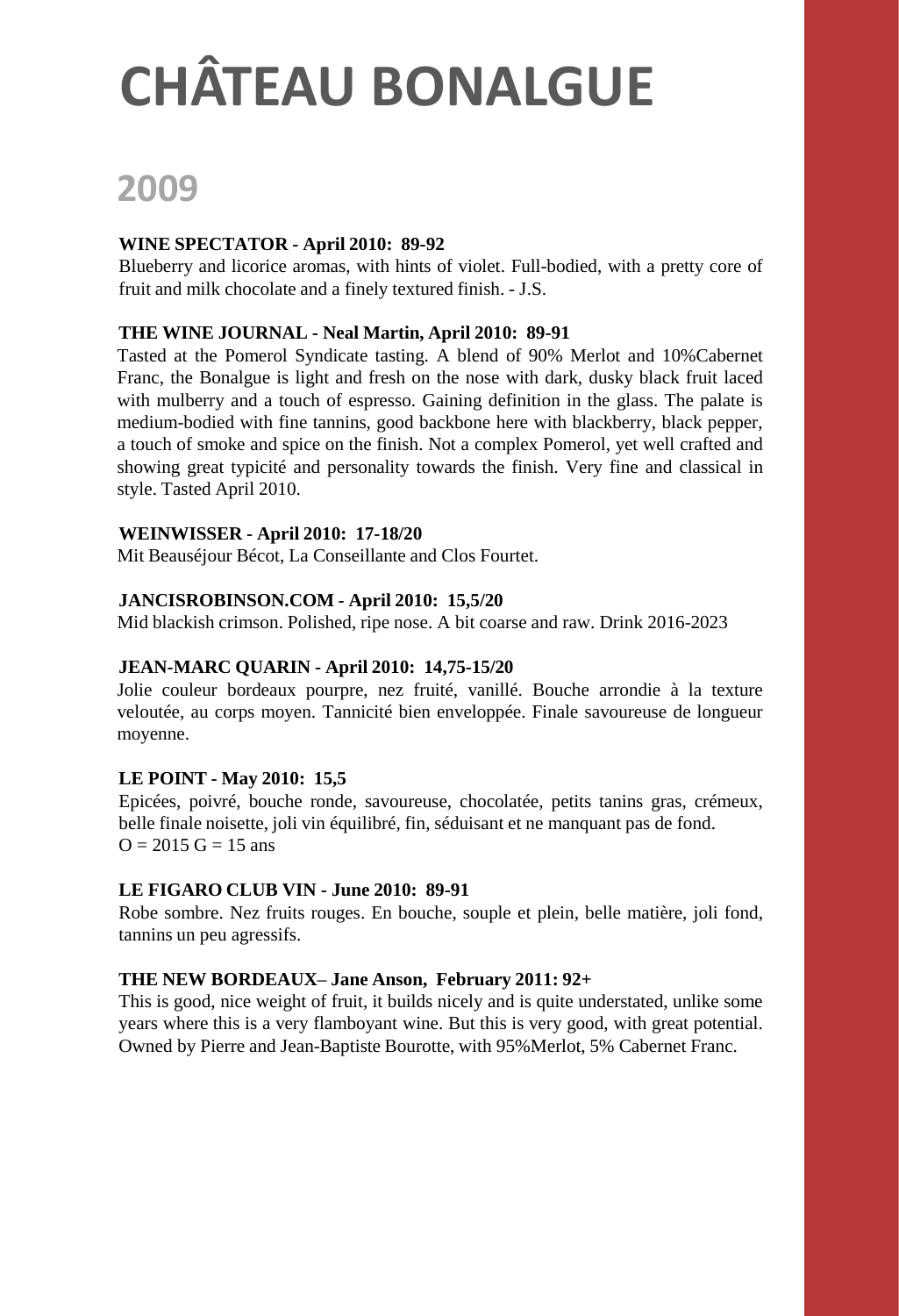### **2009**

#### **THE WINE ADVOCATE - Robert Parker, February 2011: 89**

Another sleeper of the vintage from this very consistent estate that always seems to overachieve no matter what the vintage conditions, big, ripe black cherry and mocha notes intermixed with some forest floor and underbrush jump from the glass of this seductive, dense, full-bodied, fleshy fruit bomb from Pomerol. It is rich, pure, and just irresistible. Drink it over the next 7-8 years: 2012 - 2020

#### **LA REVUE DU VIN DE FRANCE - August 2011: 16/20**

Toujours un supplément de saveurs parmi les « bourgeois » de Pomerol : notes d'humus, de fruits noirs et une pointe de truffe. Joli classique à boire sur vingt ans.

#### **ANTHOCYANES – October/December 2013**

Page 20: Le boisé est présent et prend le dessus sur l'ensemble de l'aromatique par des notes de cèdre, de fumé et de tabac. Belle matière, de la densité, de la profondeur et des aromatiques toujours sur le bois qui apportent un peu d'austérité des tanins en finale.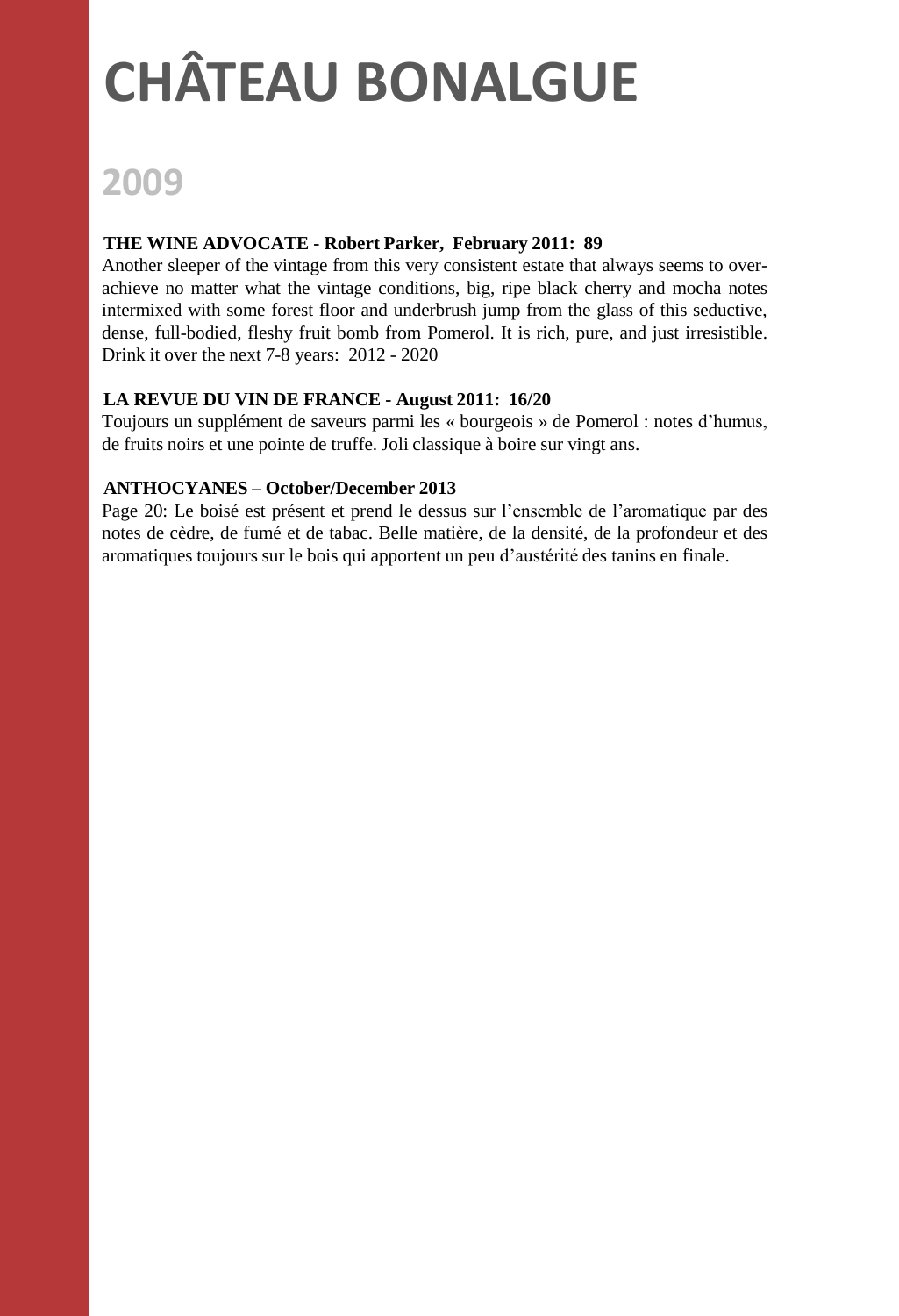### **2008**

#### **THE WINE ADVOCATE - Robert Parker, April 2008: 88-90**

A consistently well made, fleshy, succulent, hedonistic Pomerol meant to be consumed during its first 10-12 years of life, Bonalgue's 2008 is a sleeper of the vintage. Its deep ruby/purple color is accompanied by sweet black cherry and plum-like fruit, a fleshy texture, and a heady, long finish with ripe tannin and good freshness. It is a pretty wine for drinkers, not speculators.

#### **VINO - Primeurs** 2008: **Very** good  $\star \star$

Le Moulin, Le Bon Pasteur, **Bonalgue**, Bourgneuf- Vayron, La Cabanne, Clos du Clocher, Lacroix, Domaine de L'Eglise, Feytit-Clinet, Latour, Rouget, La Fleur de Gay

#### **LE CARNET DU MAITRE (Quebec) - Primeurs 2008: 16,5/20**

Pourpre, dense, nez de fruit noir, cassis, mures, un peu floral, cassis, framboisé, équilibré, un peu de réglisse noire, très beau fruit, belle acidité, frais, tannins présents mais pas carrés, un peu court mais finit bien.

#### **VINUM - Primeurs 2008: 14/20**

Zuverlässig : Hart undkrautig, herbes Tannin, spürbare Säure, bitteres Finale. Es fehlt an Reife. 2014 bis 2020.

#### **FALSTAFF - Peter Mosser , April 2009: 86-88**

Beurteilung: Dunkles Rubingranat, jugendliche Reflexe, violetter Rand. In der Nase feine Röstaromen, dunkles Beerenkonfit. Am Gaumen präsente Tannine, etwas Brombeeren und Zwetschken, frische Säure, mineralischer Nachhall, wesentlich besser als im Vorjahr, etwas Bitterschokolade im Rückgeschmack.

#### **JANCISROBINSON.COM - April 2009: 16,5/20**

Ripe, sweet, quite fleshy but fresh. Toasty oak and rounded but deep pile tannins. Drink 2012-14

#### **THE WINE DOCTOR - April 2009: 15,5-16,5/20**

Vanilla and blackberry here on the nose. The palate has a gentle start, but is finely poised, with good acidity. Attractive in the middle, fleshy, slightly grippy, well rounded but with fairly firm tannins, especially at the finish. A touch hot here also.

#### **LE POINT - May 2009: 15/20**

Fraises au sucre, nez sur la sucrosité, bouche tendue, plus minérale, tanins un peu sévères, trop d'extraction mais bon fruit, long, frais, tendu, simple et gourmand.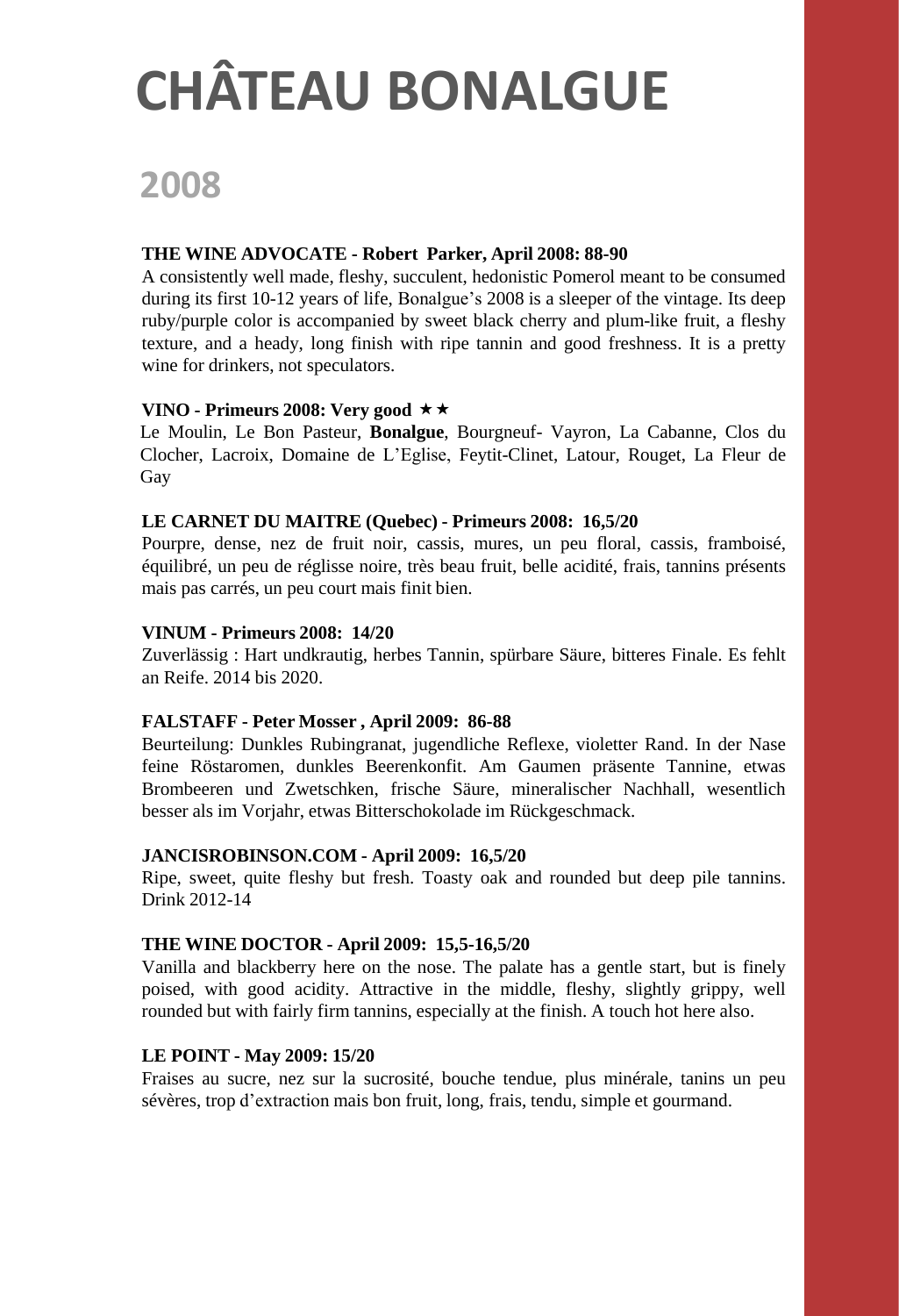## **2008**

#### **HARALD ECKER - May 2009: \*\*\***

Reintöniges, doch noch verschlossenes Bukett; aromatisch fruchtig und würzig; auch Geschmack nach Nüssen und mildem Kaffee; gefällige Tannine; frischer, fruchtiger, Tannin-gestützter Abgang

#### **SOMMELIERS INTERNATIONAL - No. 127, 2009**

Pomerol wines are outstanding. For their lovely typical qualities, we could mention La Commanderie de Mazyres, Clos du Clocher, **Bonalgue.**

#### **GAULT & MILLAU - November/December 2010**

Cachou, vanille, épices, mais également fruits noirs confiturés que le tabac vient compléter. Un pomerol qui en impose par sa richesse et sa finale tendrement chaleureuse.

#### **WINE SPECTATOR - February 2011: 90**

Rock-solid, with pastis, violet, plum and boysenberry notes all stitched with mulled spice and black tea hints. The dark, fleshy finish is nicely focused. Merlot and Cabernet Franc. Drink now through 2014. 2,408 cases made. *– JM*

#### **LA REVUE DU VIN DE FRANCE - September 2011: 15,5/20**

Un vin fin, en demi-corps, doux, velouté, charmeur, sous l'emprise du bois (moka torréfié). C'est le boisé international, typé années 80 qui fait le vin, et plutôt bien. Avis aux *aficionados*, laissez-le en repos trois ans.

#### **L'EXPRESS - September 2012: 17,5/20**

Tanin juteux bien enrobe, avec ce qu'il faut de profondeur et de delicieux accents des fruits noirs avec une finale sur la violette. Excellent rapport qualite-prix comme vin de fete.

#### **TASTED JOURNAL - Andreas Larsson, December 2013: 91**

Medium deep ruby red. The nose is intense, developed and complex with a sweet perfume of violet, wild berries and elegant toasted notes. The palate has good richness, integrated grainy tannin, sweet fruit, spicy notes, good harmony, freshness and long spicy finish, nice drinkability.

#### **TASTED JOURNAL - Marcus del Monego, December 2013: 91**

Dark purple red with garnet red hue. Opulent nose with intense roasted flavours, ;ild spices and hints of fresh ground coffee. Black-berries in the background. Balmy character. On the palate well structured with good weight and length, discreet spicyness in the finish.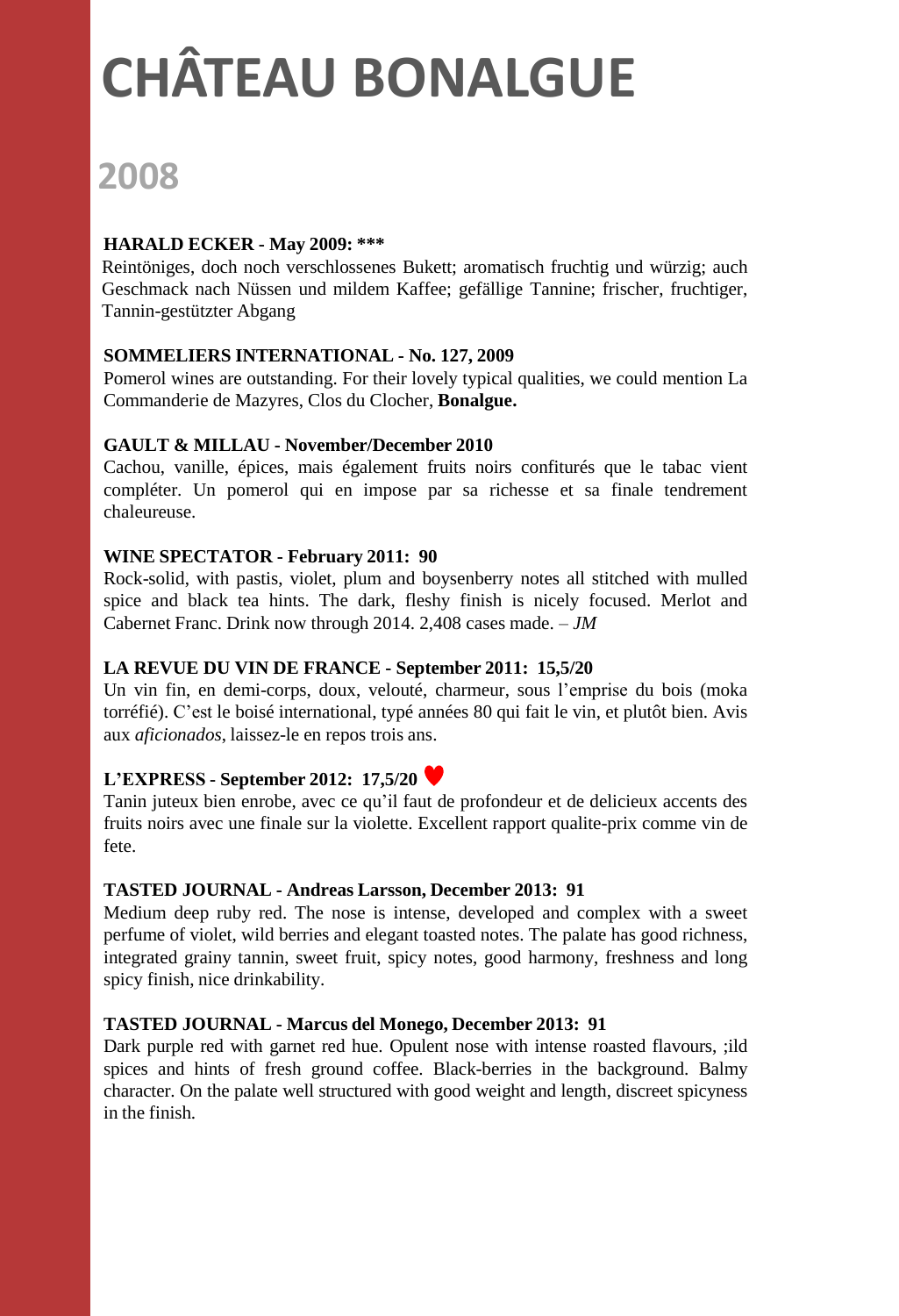### **2007**

#### **WEINWISSER - May 2008: 17/20**

Sehr dunkles Granat mit lila mit bläulichem Schimmer. Tiefgründiges Bouquet, schwarze Pflaumen, Herbsttrompeten, sanft trocken im Ansatz. Im Gaumen sehr fleischig, mit Charakter und Muskeln. Ein bourgeoiser Pomerol mit Potenzial. 2014-2026

#### **LE POINT - May 2008: 14,5/20**

Oxydatif, gelée de mûre, bouche pleine, souple, dense, épicée, chocolatée, longue, puissante. Vin gourmand, large, velouté, finale un peu sur les tanins.  $Q = 2012$   $G = 8$  ans

#### **VINUM - June 2008: 15,5/20**

GUT BIS SEHR GUT Knackig, frich, gut gebaut, rassig und doch reif. Erfreulich. 2013 bis 2018

#### **VINO - July 2008: Très bons**

La Pointe, Le Gay, Certan de May, Bellegrave, La Conseillante, Petit Village, Tour Maillet, Clinet, Hosanna, Nenin, Montviel, Rouget, **Bonalgue**, Lafleur Gazin, Beauregard et Plince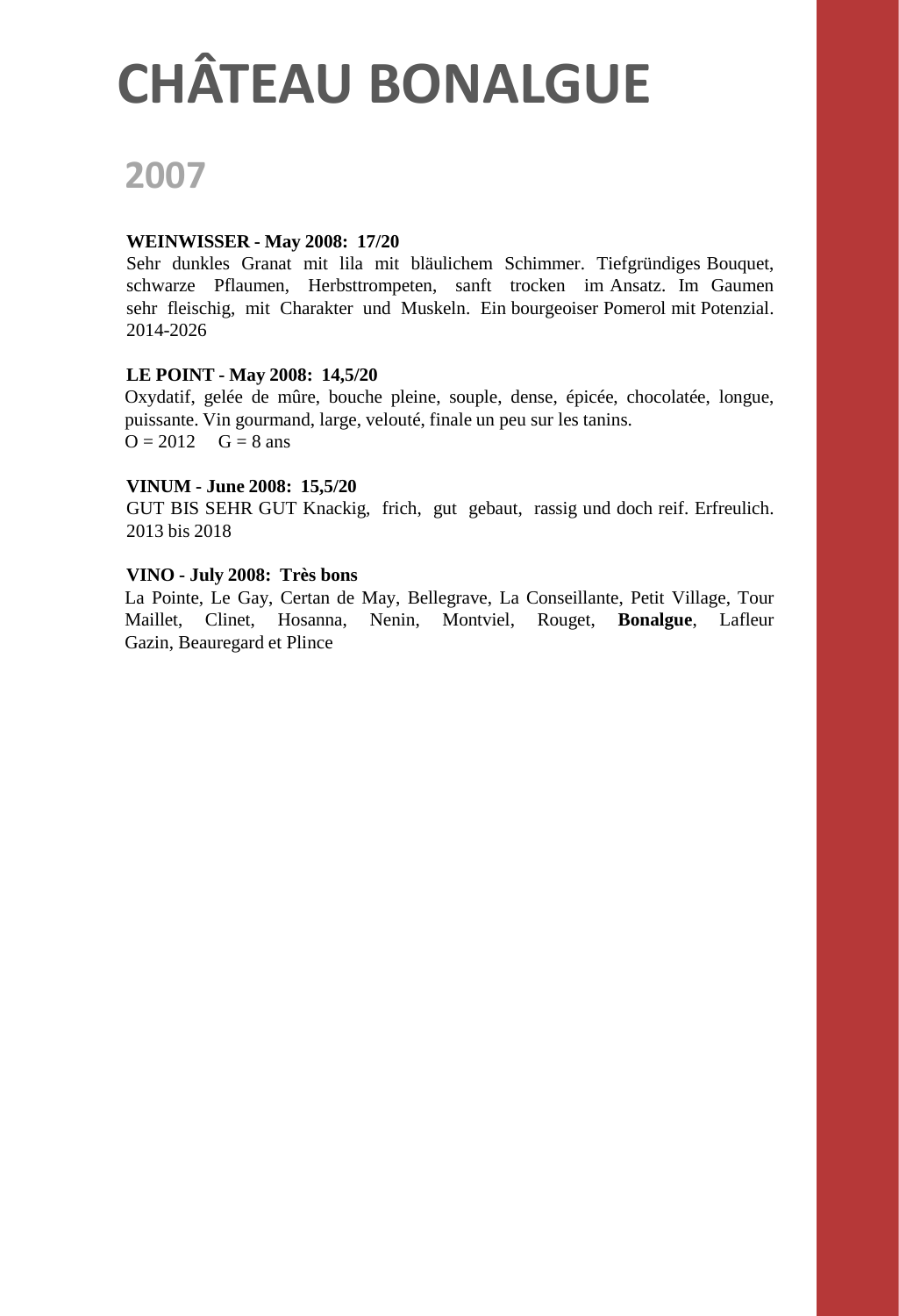### **2006**

#### **JANCIS ROBINSON - May 2007: 17/20**

SehrBlack fruit and smoky bacon, a little herbaceous. Quite closed. Very very fine tannins and gives the impression that the fruit is there but not yet out of its shell. Utmost restraint and as yet hidden depth.

Drink 2012-20

#### **VINOTHEQUE JAPON 2007 - No. 331: 17/20**

CHATEAU BONALGUE 2006 - Pomerol : M 90 CF 10 (50%)

#### **VINUM - June 2007: 15/20**

Compact, tanins dûr : fiable, dans une tonalité quelque peu rustique. 2012 à 2015

#### **LA REVUE DU VIN DE FRANCE - September 2008: 15/20**

Arômes subtils, bouche savoureuse pour ce Pomerol harmonieux. A achat de confiance. A boire à partir de 2010.

### **ANDREAS LARSSON (Meilleur Sommelier du Monde) - Wine Guide**

#### **January 2009**

Dense, purple rim and ruby core, the nose is on the meaty side, lightly smoky with a touch of roasted oak, coffee beans and dark sweet berries, good structure on the palate, well-balanced with integrated tannins, fine freshness and length.

#### **THE WINE ADVOCATE - Robert Parker, February 2009: 87**

As always, Bonalgue's 2006 is a rich, fruit-laden style of wine with good texture, suppleness, and sweet tannin. Revealing notions of black currants, black cherries, plums, spice, and a touch of toasty oak, it can be enjoyed now and over the next 7-8 years.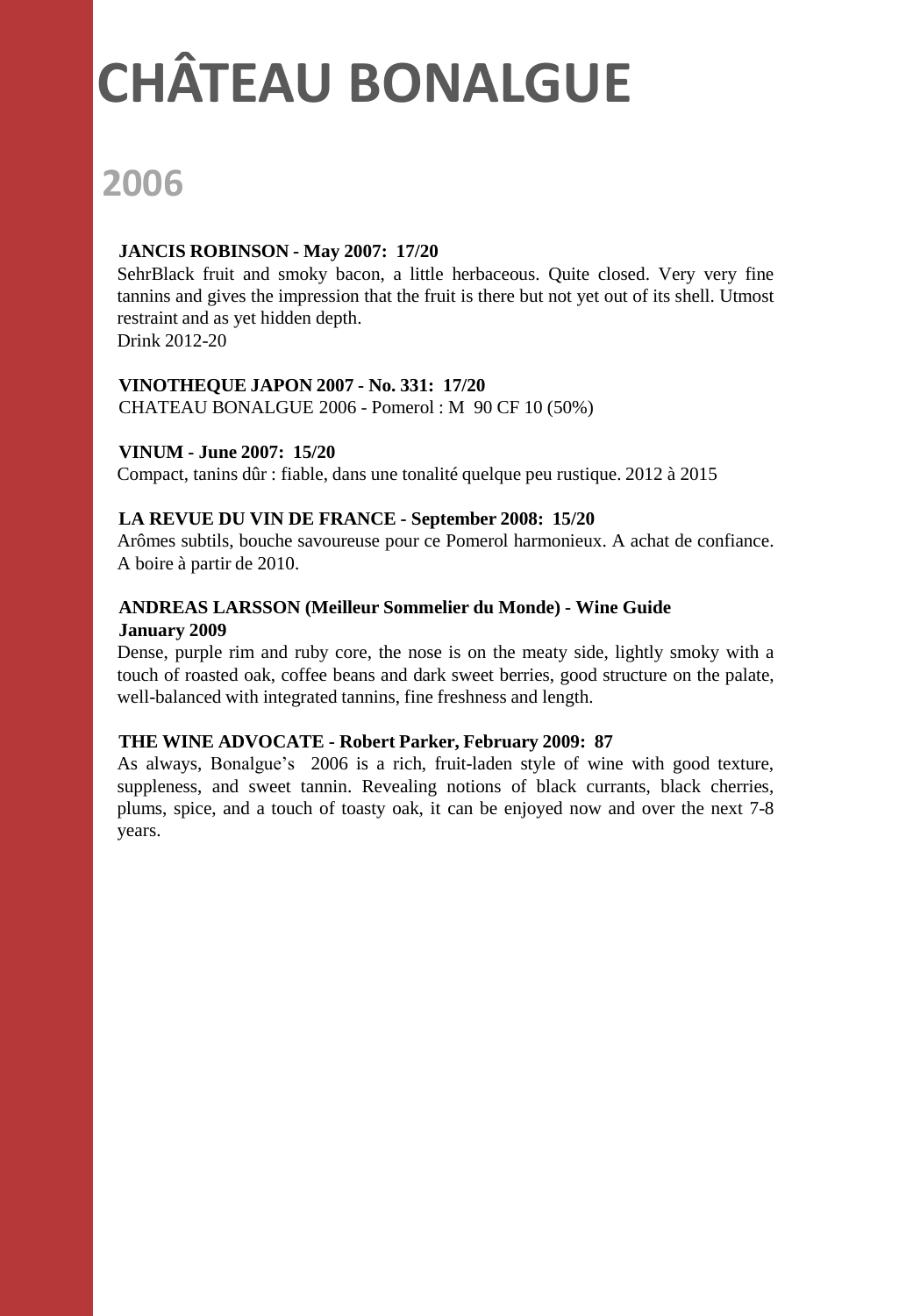### **2005**

#### **THE WINE ADVOCATE – R. Parker, M. Robert, June 2015: 89**

Always a delicious wine from proprietor Pierre Bourrotte, the 2005 Bonalgue (primarily Merlot) is medium to full-bodied wine and rich, with plenty of black cherry and kirsch-like notes intermixed with truffle, mocha, and licorice. Lush and heady, this is a wine to drink now and over the next 10-15 years.

#### A sleeper of the vintage.

#### **WINE SPECTATOR - Primeurs 2005: 89-91**

Un vin plein de fruits, de la vanille et quelques pointes de violette. Charnu avec des tanins fins et une bonne finale. – J.S.

#### **LES CARNETS DE DEGUSTATION - Jean Marc Quarin**

#### **Primeurs 2005: 15-15,25/20**

Vin coloré. Nez discret avec du fruit dans le fond du verre. Il s'exprime plus à l'agitation. Bouche tendre et veloutée, au goût de fruits mûrs mais avec de la fraîcheur. Longueur normale, un brin tannique.

#### **DECANTER MAGAZINE - June 2006: 16/20 \*\*\***

Fruité, des arômes de framboise «bourguignonne», une structure ferme. Une finale légèrement tannique. 2010-2020

#### **VINUM - June 2006: 16,5**

Tout est impressionnant dans ce vin. La fraîcheur, la qualité des arômes, des tanins, la longueur en bouche et la puissance. A boire entre 2010 et 2018.

#### **IN VINO VERITAS**

POMEROL: Excellent : La Conseillante. **Très bien** : L'Evangile, Clinet, La Cabanne, Le Bon Pasteur, *Bonalgue.* Bien : La Pointe, Beauregard, La Croix de Gay, Vieux Maillet, La Fleur de Gay

#### **LA REVUE DU VIN DE FRANCE - September 2008: 15/20**

Du volume, de la chair, de la tenue dans un registre suave et enveloppé. A boire et à garder dix ans. Un bon pomerol accessible.

#### **LE GUIDE HACHETTE DES VINS - Edition 2009:**

J.-B. Bourotte gère plusieurs vignobles dans le Libournais, dont trois cru à Pomerol qui se révèlent dans le millésime 2005 d'un niveau qualitatif comparable. **Bonalgue** est le plus important. Il a engendré un vin à la robe attrayante, rubis foncé. Fin et délicat au nez, ce 2005 exprime les raisins très mûrs (pruneau) et un boisé discret. Chaleureux en attaque, il offre une chair à la saveur confiturée et aux tanins mûrs qui permettront de commencer à le boire d'ici un an ou deux. Le Clos du Clocher2005 très pomerol mais encore boisé devra attendre un an de plus. Le Ch. Monregard La Croix est un pur merlot, aux arômes de fruits cuits et de sous-bois et à la matière concentrée.